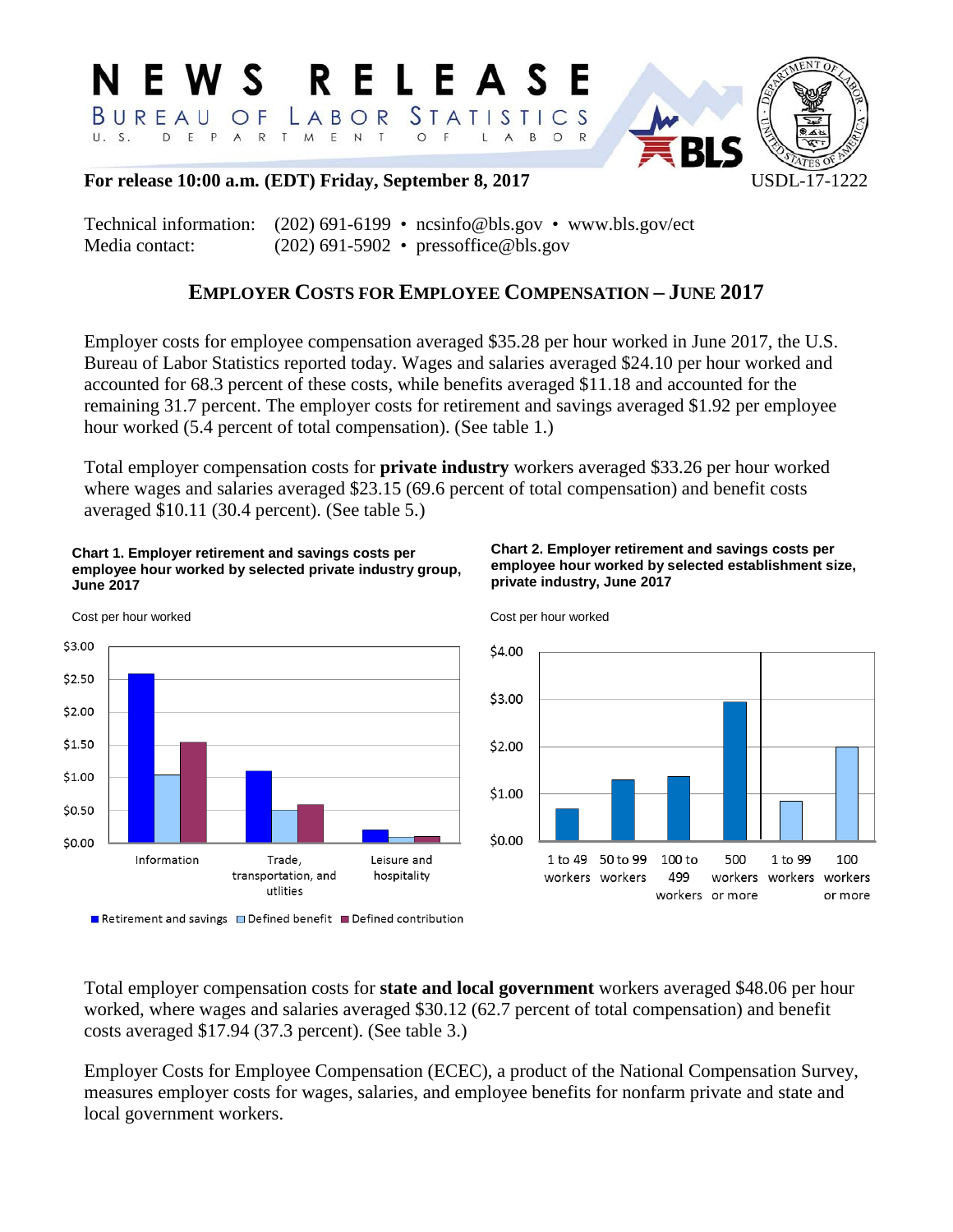| <b>Compensation</b><br>component | <b>Civilian</b><br>workers <sup>1</sup> | <b>Private</b><br>industry | <b>State and local</b><br>government |
|----------------------------------|-----------------------------------------|----------------------------|--------------------------------------|
| Wages and salaries               | 68.3%                                   | 69.6%                      | 62.7%                                |
| <b>Benefits</b>                  | 31.7                                    | 30.4                       | 37.3                                 |
| Paid leave                       | 7.0                                     | 6.9                        | 7.5                                  |
| Supplemental pay                 | 3.1                                     | 3.5                        | 1.0                                  |
| Insurance                        | 8.7                                     | 8.0                        | 11.9                                 |
| Health                           | 8.3                                     | 7.5                        | 11.6                                 |
| Retirement and savings           | 5.4                                     | 4.1                        | 11.3                                 |
| Defined benefit                  | 3.5                                     | 1.9                        | 10.5                                 |
| Defined contribution             | 2.0                                     | 2.2                        | 0.8                                  |
| Legally required                 | 7.4                                     | 7.8                        | 5.6                                  |

## **Table A. Relative importance of employer costs for employee compensation, June 2017**

**<sup>1</sup>**Includes workers in the private nonfarm economy except those in private households, and workers in the public sector, except the federal government.

Highlights of employer **retirement and savings** costs per hour worked for private industry workers:

- Employer costs for all **private industry** workers averaged \$1.36 per hour worked, or 4.1 percent of total compensation. (See table 5.)
- Employer costs by **occupational group** ranged from \$2.80 (4.7 percent of total compensation) for management, professional, and related workers to 25 cents (1.6 percent) for service workers. (See table 5.)
- Employer costs by **bargaining status** were \$4.54 (9.2 percent of total compensation) for union workers and \$1.05 (3.3 percent) for nonunion workers. Defined benefit plan costs were significantly higher for union workers at \$3.25 (6.6 percent) as compared with 36 cents (1.1) percent) for nonunion workers. (See table 5.)
- Employer costs by **industry** were \$2.22 (5.6 percent of total compensation) in goodsproducing industries and \$1.19 (3.7 percent) in service-providing industries. Across major industry groups costs ranged from \$2.58 in information to 21 cents in leisure and hospitality. (See chart 1 and table 6.)
- Employer costs among **Census regions** averaged \$1.18 (3.9 percent of total compensation) in the South, \$1.25 (4.1 percent) in the Midwest, \$1.45 (4.2 percent) in the West, and \$1.75 (4.2 percent) in the Northeast. (See table 7.)
- Employer costs by **establishment size** averaged \$1.99 (5.1 percent of total compensation) for establishments with 100 workers or more and 84 cents (3.0 percent) for establishments with 1 to 99 workers. (See chart 2 and table 8.)
- Employer costs by **work status** averaged \$1.73 (4.4 percent of total compensation) for fulltime workers in private industry and 37 cents (2.1 percent) for part-time workers. Costs for full-time workers in service occupations averaged 44 cents per hour worked, compared with 9 cents for part-time workers. (See table 11.)

### **Other benefit categories in private industry**

**\_\_\_\_\_\_\_\_\_\_\_\_\_**

Private industry employer costs for **paid leave** averaged \$2.30 per hour worked (6.9 percent of total compensation), **supplemental pay** averaged \$1.18 (3.5 percent), **insurance** benefits averaged \$2.66 (8.0 percent), and **legally required benefits** averaged \$2.61 (7.8 percent). (See table A and table 5.)

**Employer Costs for Employee Compensation for September 2017 is scheduled to be released on Friday, December 15, 2017, at 10:00 a.m. (EST).**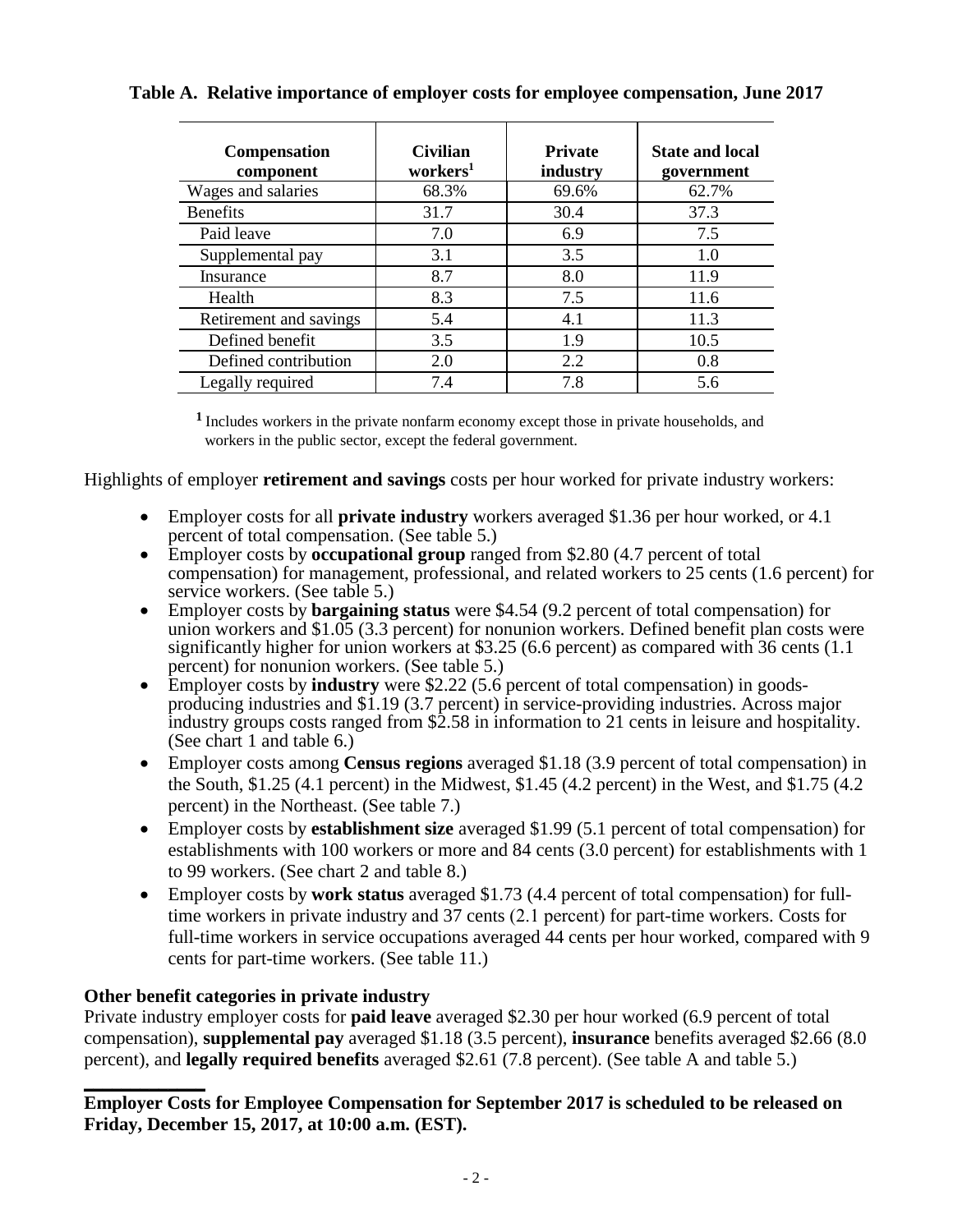### **TECHNICAL NOTE**

Employer Costs for Employee Compensation (ECEC) measures the average cost to employers for wages and salaries and benefits per employee hour worked. The ECEC includes the civilian economy, which includes data from both private industry and state and local government. Excluded from private industry are the self-employed and farm and private household workers. Federal government workers are excluded from the public sector. The private industry series and the state and local government series provide data for the two sectors separately.

### Sample size

Data for the June 2017 reference period were collected from a probability sample of approximately 27,700 occupational observations selected from a sample of about 6,700 private industry establishments and approximately 8,100 occupational observations selected from a sample of about 1,400 state and local government establishments that provided data at the initial interview.

### ECEC benchmarking by establishment size and industry

For information on benchmarking by industry, see *The Weighting Process Used in the Employer Costs for Employee Compensation Series for the National Compensation Survey*, at www.bls.gov/osmr/pdf/st110220.pdf.

### Comparing private and public sector data

Compensation cost levels in state and local government should not be directly compared with levels in private industry. Differences between these sectors stem from factors such as variation in work activities and occupational structures. Manufacturing and sales, for example, make up a large part of private industry work activities but are rare in state and local government. Professional and administrative support occupations (including teachers) account for two-thirds of the state and local government workforce, compared with one-half of private industry.

### ECEC quarterly publication focus

ECEC news releases are published quarterly, providing civilian, private industry, and state and local government cost per hour estimates as well as additional detail on a specific compensation cost topic of interest. This quarter focuses on retirement benefit costs in private industry. Topics of news releases for the upcoming reference periods are as follows:

- o September 2017—Compensation costs in state and local government
- o December 2017—Supplemental pay benefits in private industry

### ECEC detailed information and measures

For detailed information on Employer Costs for Employee Compensation, see Chapter 8*,"*National Compensation Measures*,"* of the *BLS Handbook of Methods* at www.bls.gov/opub/hom/pdf/homch8.pdf.

Employer costs for retirement and savings plans are affected by several factors, including the percentage of employees participating in employer-sponsored plans. The National Compensation Survey produces comprehensive estimates on the percentage of workers with access to and that participate in retirement plans. For the latest information on retirement and savings provisions, see

www.bls.gov/ncs/ebs/detailedprovisions/home.htm and www.bls.gov/news.release/pdf/ebs2.pdf.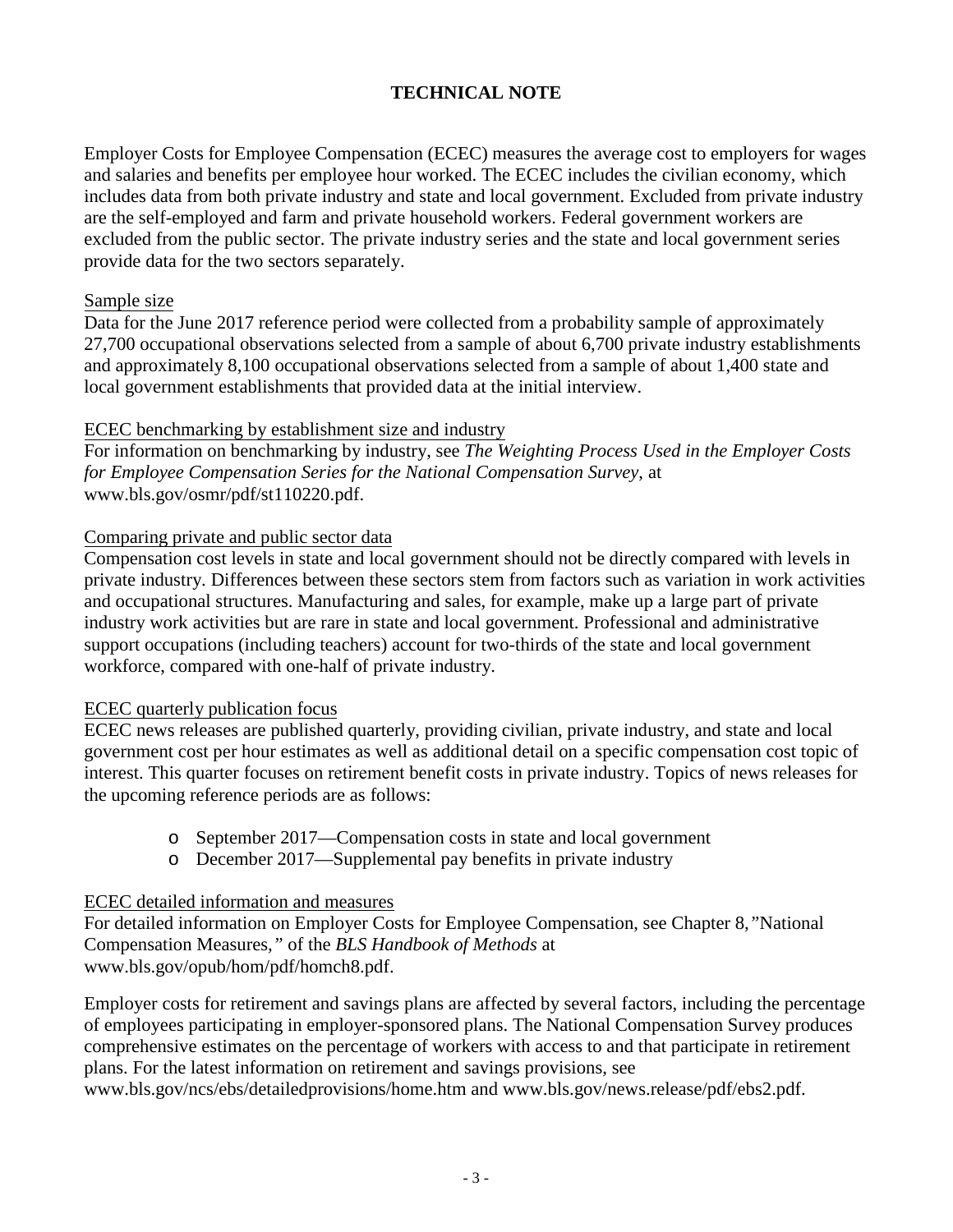**Table 1. Employer costs per hour worked for employee compensation and costs as a percent of total compensation: civilian workers, by major occupational and industry group, June 2017**

|                                                                                                                         | Occupational group                                                                                           |                                                                                                |                                                                                                              |                                                                                                |                                                                                                              |                                                                                                |                                                                                                             |                                                                                                |  |  |  |  |
|-------------------------------------------------------------------------------------------------------------------------|--------------------------------------------------------------------------------------------------------------|------------------------------------------------------------------------------------------------|--------------------------------------------------------------------------------------------------------------|------------------------------------------------------------------------------------------------|--------------------------------------------------------------------------------------------------------------|------------------------------------------------------------------------------------------------|-------------------------------------------------------------------------------------------------------------|------------------------------------------------------------------------------------------------|--|--|--|--|
| Compensation<br>component                                                                                               | workers <sup>1</sup>                                                                                         | All                                                                                            | Management,<br>professional,                                                                                 | and<br>related                                                                                 | Sales<br>office                                                                                              | and                                                                                            | Service                                                                                                     |                                                                                                |  |  |  |  |
|                                                                                                                         | Cost                                                                                                         | Percent                                                                                        | Cost                                                                                                         | Percent                                                                                        | Cost                                                                                                         | Percent                                                                                        | Cost                                                                                                        | Percent                                                                                        |  |  |  |  |
|                                                                                                                         | \$35.28                                                                                                      | 100.0                                                                                          | \$58.90                                                                                                      | 100.0                                                                                          | \$25.41                                                                                                      | 100.0                                                                                          | \$18.09                                                                                                     | 100.0                                                                                          |  |  |  |  |
|                                                                                                                         | 24.10                                                                                                        | 68.3                                                                                           | 39.89                                                                                                        | 67.7                                                                                           | 17.82                                                                                                        | 70.1                                                                                           | 12.98                                                                                                       | 71.8                                                                                           |  |  |  |  |
|                                                                                                                         | 11.18                                                                                                        | 31.7                                                                                           | 19.01                                                                                                        | 32.3                                                                                           | 7.58                                                                                                         | 29.9                                                                                           | 5.11                                                                                                        | 28.2                                                                                           |  |  |  |  |
| Nonproduction bonuses                                                                                                   | 2.48<br>1.21<br>0.74<br>0.37<br>0.16<br>1.09<br>0.26<br>0.06<br>0.77<br>3.07<br>0.05<br>2.92<br>0.06<br>0.05 | 7.0<br>3.4<br>2.1<br>1.1<br>0.4<br>3.1<br>0.7<br>0.2<br>2.2<br>8.7<br>0.1<br>8.3<br>0.2<br>0.1 | 4.79<br>2.32<br>1.38<br>0.78<br>0.32<br>2.09<br>0.16<br>0.08<br>1.85<br>4.76<br>0.08<br>4.50<br>0.09<br>0.08 | 8.1<br>3.9<br>2.3<br>1.3<br>0.5<br>3.6<br>0.3<br>0.1<br>3.1<br>8.1<br>0.1<br>7.6<br>0.2<br>0.1 | 1.69<br>0.84<br>0.51<br>0.22<br>0.12<br>0.61<br>0.15<br>0.02<br>0.44<br>2.43<br>0.03<br>2.33<br>0.04<br>0.03 | 6.7<br>3.3<br>2.0<br>0.9<br>0.5<br>2.4<br>0.6<br>0.1<br>1.7<br>9.6<br>0.1<br>9.2<br>0.2<br>0.1 | 0.89<br>0.43<br>0.27<br>0.15<br>0.05<br>0.31<br>0.15<br>0.05<br>0.11<br>1.40<br>0.02<br>1.35<br>0.02<br>(5) | 4.9<br>2.4<br>1.5<br>0.8<br>0.3<br>1.7<br>0.8<br>0.3<br>0.6<br>7.7<br>0.1<br>7.5<br>0.1<br>(6) |  |  |  |  |
|                                                                                                                         | 1.92<br>1.22<br>0.69                                                                                         | 5.4<br>3.5<br>2.0                                                                              | 3.73<br>2.38<br>1.36                                                                                         | 6.3<br>4.0<br>2.3                                                                              | 0.94<br>0.48<br>0.46                                                                                         | 3.7<br>1.9<br>1.8                                                                              | 0.80<br>0.65<br>0.15                                                                                        | 4.4<br>3.6<br>0.9                                                                              |  |  |  |  |
| Social Security and Medicare<br>Federal unemployment insurance<br>State unemployment insurance<br>Workers' compensation | 2.62<br>1.95<br>1.55<br>0.40<br>0.03<br>0.16<br>0.48                                                         | 7.4<br>5.5<br>4.4<br>1.1<br>0.1<br>0.4<br>1.4                                                  | 3.64<br>3.12<br>2.45<br>0.67<br>0.02<br>0.15<br>0.35                                                         | 6.2<br>5.3<br>4.2<br>1.1<br>(6)<br>0.2<br>0.6                                                  | 1.90<br>1.49<br>1.20<br>0.29<br>0.03<br>0.15<br>0.24                                                         | 7.5<br>5.9<br>4.7<br>1.1<br>0.1<br>0.6<br>0.9                                                  | 1.71<br>1.09<br>0.87<br>0.22<br>0.04<br>0.15<br>0.43                                                        | 9.4<br>6.0<br>4.8<br>1.2<br>0.2<br>0.8<br>2.4                                                  |  |  |  |  |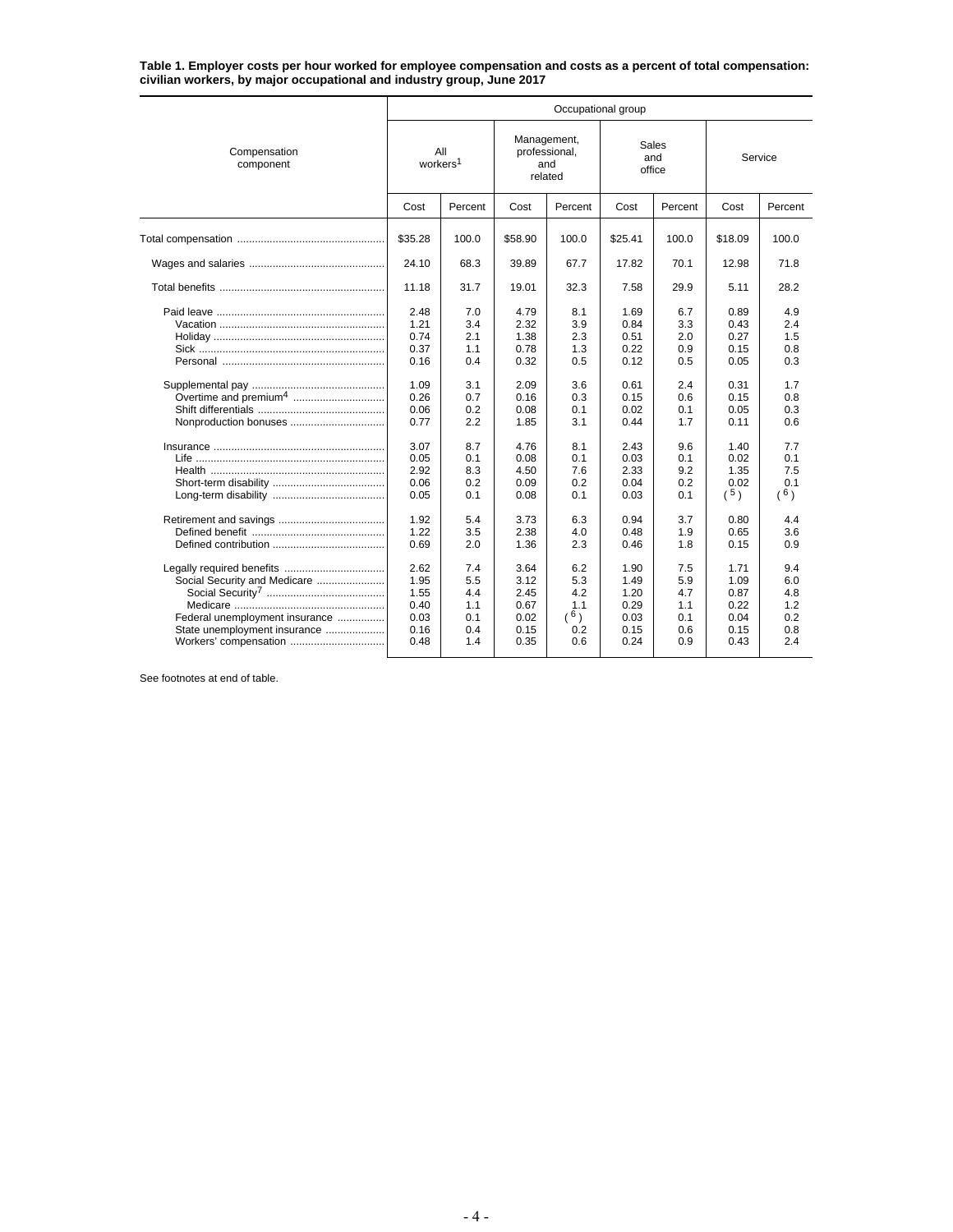**Table 1. Employer costs per hour worked for employee compensation and costs as a percent of total compensation: civilian workers, by major occupational and industry group, June 2017 — Continued**

|                                                                                                                         |                                                              | Occupational group                            |                                                      |                                               | Industry group                                       |                                               |                                                      |                                               |  |
|-------------------------------------------------------------------------------------------------------------------------|--------------------------------------------------------------|-----------------------------------------------|------------------------------------------------------|-----------------------------------------------|------------------------------------------------------|-----------------------------------------------|------------------------------------------------------|-----------------------------------------------|--|
| Compensation<br>component                                                                                               | Natural<br>resources,<br>construction,<br>and<br>maintenance |                                               | Production.<br>moving                                | transportation,<br>and<br>material            |                                                      | Goods-<br>producing <sup>2</sup>              | Service-<br>providing <sup>3</sup>                   |                                               |  |
|                                                                                                                         | Cost                                                         | Percent                                       | Cost                                                 | Percent                                       | Cost                                                 | Percent                                       | Cost                                                 | Percent                                       |  |
|                                                                                                                         | \$36.09                                                      | 100.0                                         | \$28.25                                              | 100.0                                         | \$39.72                                              | 100.0                                         | \$34.51                                              | 100.0                                         |  |
|                                                                                                                         | 24.11                                                        | 66.8                                          | 18.63                                                | 66.0                                          | 26.37                                                | 66.4                                          | 23.71                                                | 68.7                                          |  |
|                                                                                                                         | 11.98                                                        | 33.2                                          | 9.62                                                 | 34.0                                          | 13.35                                                | 33.6                                          | 10.80                                                | 31.3                                          |  |
|                                                                                                                         | 1.96<br>0.99<br>0.64<br>0.22<br>0.11                         | 5.4<br>2.8<br>1.8<br>0.6<br>0.3               | 1.70<br>0.86<br>0.56<br>0.21<br>0.07                 | 6.0<br>3.0<br>2.0<br>0.7<br>0.3               | 2.59<br>1.33<br>0.90<br>0.26<br>0.10                 | 6.5<br>3.3<br>2.3<br>0.7<br>0.3               | 2.46<br>1.19<br>0.71<br>0.39<br>0.17                 | 7.1<br>3.5<br>2.1<br>1.1<br>0.5               |  |
| Nonproduction bonuses                                                                                                   | 1.03<br>0.70<br>0.04<br>0.28                                 | 2.8<br>1.9<br>0.1<br>0.8                      | 0.99<br>0.57<br>0.08<br>0.34                         | 3.5<br>2.0<br>0.3<br>1.2                      | 1.47<br>0.58<br>0.08<br>0.81                         | 3.7<br>1.5<br>0.2<br>2.0                      | 1.02<br>0.20<br>0.05<br>0.76                         | 3.0<br>0.6<br>0.2<br>2.2                      |  |
|                                                                                                                         | 3.37<br>0.04<br>3.21<br>0.08<br>0.03                         | 9.3<br>0.1<br>8.9<br>0.2<br>0.1               | 3.00<br>0.04<br>2.83<br>0.06<br>0.06                 | 10.6<br>0.1<br>10.0<br>0.2<br>0.2             | 3.72<br>0.06<br>3.52<br>0.08<br>0.06                 | 9.4<br>0.2<br>8.9<br>0.2<br>0.1               | 2.96<br>0.04<br>2.82<br>0.05<br>0.05                 | 8.6<br>0.1<br>8.2<br>0.2<br>0.1               |  |
|                                                                                                                         | 2.18<br>1.53<br>0.65                                         | 6.0<br>4.3<br>1.8                             | 1.32<br>0.78<br>0.54                                 | 4.7<br>2.8<br>1.9                             | 2.25<br>1.27<br>0.99                                 | 5.7<br>3.2<br>2.5                             | 1.86<br>1.22<br>0.64                                 | 5.4<br>3.5<br>1.9                             |  |
| Social Security and Medicare<br>Federal unemployment insurance<br>State unemployment insurance<br>Workers' compensation | 3.44<br>2.03<br>1.64<br>0.39<br>0.03<br>0.24<br>1.14         | 9.5<br>5.6<br>4.5<br>1.1<br>0.1<br>0.7<br>3.2 | 2.61<br>1.58<br>1.27<br>0.31<br>0.03<br>0.17<br>0.83 | 9.2<br>5.6<br>4.5<br>1.1<br>0.1<br>0.6<br>2.9 | 3.31<br>2.23<br>1.80<br>0.44<br>0.03<br>0.22<br>0.83 | 8.3<br>5.6<br>4.5<br>1.1<br>0.1<br>0.6<br>2.1 | 2.50<br>1.90<br>1.51<br>0.39<br>0.03<br>0.15<br>0.42 | 7.2<br>5.5<br>4.4<br>1.1<br>0.1<br>0.4<br>1.2 |  |

<sup>1</sup> Includes workers in the private nonfarm economy excluding households and the public sector excluding the Federal government.<br><sup>2</sup> Includes mining, construction, and manufacturing. The agriculture, forestry, farming, an services; health care and social assistance; arts, entertainment and recreation; accommodation and food services; other services, except public administration; and public administration.<br>
4 Includes premium pay (such as overtime, weekends, and holidays) for work in addition to the regular work schedule.<br>
5 Cost per hour worked is \$0.01 or less.<br>
6 Less than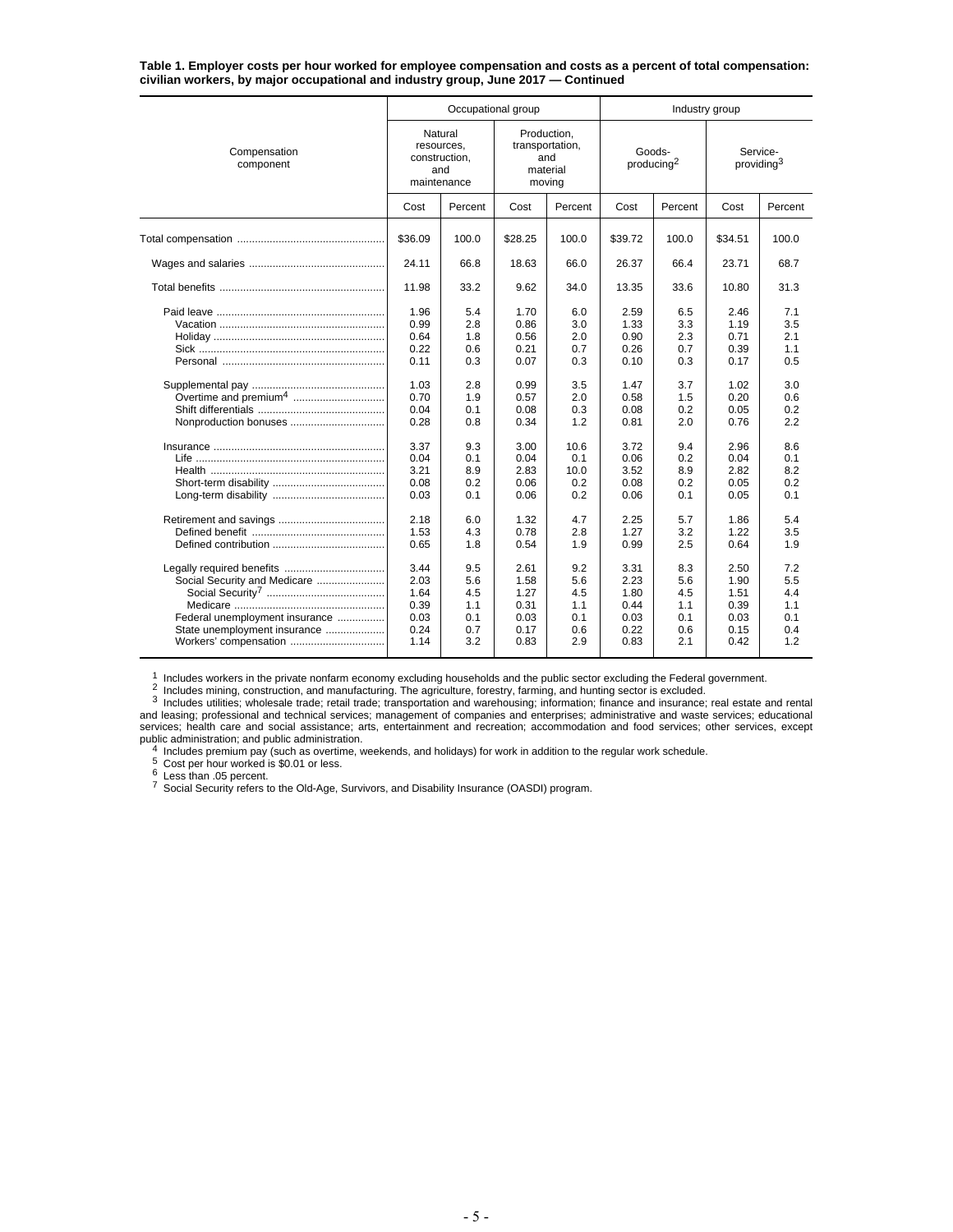**Table 2. Employer costs per hour worked for employee compensation and costs as a percent of total compensation: civilian workers, by occupational and industry group, June 2017**

|                                                                                                                                                                          |                                                    |                                                    | Benefit costs                                      |                                              |                                              |                                              |                                              |                                              |  |
|--------------------------------------------------------------------------------------------------------------------------------------------------------------------------|----------------------------------------------------|----------------------------------------------------|----------------------------------------------------|----------------------------------------------|----------------------------------------------|----------------------------------------------|----------------------------------------------|----------------------------------------------|--|
| Series                                                                                                                                                                   | Total<br>compen-<br>sation                         | Wages<br>and<br>salaries                           | Total                                              | Paid<br>leave                                | Supple-<br>mental<br>pay                     | Insurance                                    | Retire-<br>ment<br>and<br>savings            | Legally<br>required<br>benefits              |  |
|                                                                                                                                                                          |                                                    |                                                    |                                                    |                                              | Cost per hour worked                         |                                              |                                              |                                              |  |
|                                                                                                                                                                          | \$35.28                                            | \$24.10                                            | \$11.18                                            | \$2.48                                       | \$1.09                                       | \$3.07                                       | \$1.92                                       | \$2.62                                       |  |
| <b>Occupational group</b>                                                                                                                                                |                                                    |                                                    |                                                    |                                              |                                              |                                              |                                              |                                              |  |
| Management, professional, and related<br>Management, business, and financial<br>Professional and related<br>Primary, secondary, and special<br>education school teachers | 58.90<br>71.12<br>53.80<br>57.95<br>58.78<br>53.33 | 39.89<br>47.26<br>36.81<br>39.88<br>39.54<br>35.87 | 19.01<br>23.86<br>16.99<br>18.07<br>19.24<br>17.47 | 4.79<br>6.39<br>4.12<br>2.87<br>2.76<br>4.75 | 2.09<br>4.53<br>1.07<br>0.22<br>0.21<br>1.62 | 4.76<br>4.85<br>4.72<br>5.94<br>6.53<br>4.68 | 3.73<br>3.80<br>3.70<br>5.99<br>6.87<br>2.77 | 3.64<br>4.29<br>3.37<br>3.04<br>2.87<br>3.65 |  |
| Office and administrative support<br>Natural resources, construction, and                                                                                                | 25.41<br>24.24<br>26.10<br>18.09                   | 17.82<br>18.11<br>17.64<br>12.98                   | 7.58<br>6.13<br>8.46<br>5.11                       | 1.69<br>1.41<br>1.86<br>0.89                 | 0.61<br>0.64<br>0.60<br>0.31                 | 2.43<br>1.56<br>2.95<br>1.40                 | 0.94<br>0.64<br>1.13<br>0.80                 | 1.90<br>1.88<br>1.92<br>1.71                 |  |
| Construction, extraction, farming, fishing,                                                                                                                              | 36.09                                              | 24.11                                              | 11.98                                              | 1.96                                         | 1.03                                         | 3.37                                         | 2.18                                         | 3.44                                         |  |
| Installation, maintenance, and repair<br>Production, transportation, and material                                                                                        | 37.56<br>34.68                                     | 24.85<br>23.41                                     | 12.71<br>11.28                                     | 1.63<br>2.28                                 | 0.97<br>1.08                                 | 3.40<br>3.34                                 | 2.76<br>1.62                                 | 3.94<br>2.96                                 |  |
| Transportation and material moving                                                                                                                                       | 28.25<br>27.22<br>29.21                            | 18.63<br>18.21<br>19.03                            | 9.62<br>9.01<br>10.19                              | 1.70<br>1.66<br>1.75                         | 0.99<br>1.12<br>0.87                         | 3.00<br>2.88<br>3.11                         | 1.32<br>0.97<br>1.64                         | 2.61<br>2.39<br>2.82                         |  |
| Industry group                                                                                                                                                           |                                                    |                                                    |                                                    |                                              |                                              |                                              |                                              |                                              |  |
| Education and health services<br>Educational services<br>Elementary and secondary schools<br>Junior colleges, colleges, and                                              | 40.32<br>50.10<br>49.01                            | 27.42<br>33.47<br>32.49                            | 12.90<br>16.63<br>16.52                            | 2.95<br>3.17<br>2.62                         | 0.54<br>0.25<br>0.20                         | 4.03<br>5.54<br>5.73                         | 2.82<br>4.94<br>5.45                         | 2.56<br>2.73<br>2.52                         |  |
| Health care and social assistance                                                                                                                                        | 55.75<br>34.50<br>45.81                            | 37.12<br>23.82<br>29.95                            | 18.62<br>10.68<br>15.86                            | 4.77<br>2.81<br>4.26                         | 0.34<br>0.72<br>1.46                         | 5.83<br>3.12<br>4.72                         | 4.48<br>1.55<br>2.36                         | 3.20<br>2.46<br>3.06                         |  |
|                                                                                                                                                                          |                                                    |                                                    |                                                    | Percent of total compensation                |                                              |                                              |                                              |                                              |  |
|                                                                                                                                                                          | 100.0                                              | 68.3                                               | 31.7                                               | 7.0                                          | 3.1                                          | 8.7                                          | 5.4                                          | 7.4                                          |  |
| Occupational group                                                                                                                                                       |                                                    |                                                    |                                                    |                                              |                                              |                                              |                                              |                                              |  |
| Management, professional, and related<br>Management, business, and financial<br>Primary, secondary, and special                                                          | 100.0<br>100.0<br>100.0<br>100.0                   | 67.7<br>66.4<br>68.4<br>68.8                       | 32.3<br>33.6<br>31.6<br>31.2                       | 8.1<br>9.0<br>7.7<br>5.0                     | 3.6<br>6.4<br>2.0<br>0.4                     | 8.1<br>6.8<br>8.8<br>10.2                    | 6.3<br>5.3<br>6.9<br>10.3                    | 6.2<br>6.0<br>6.3<br>5.3                     |  |
| education school teachers<br>Office and administrative support<br>Natural resources, construction, and                                                                   | 100.0<br>100.0<br>100.0<br>100.0<br>100.0<br>100.0 | 67.3<br>67.2<br>70.1<br>74.7<br>67.6<br>71.8       | 32.7<br>32.8<br>29.9<br>25.3<br>32.4<br>28.2       | 4.7<br>8.9<br>6.7<br>5.8<br>7.1<br>4.9       | 0.4<br>3.0<br>2.4<br>2.6<br>2.3<br>1.7       | 11.1<br>8.8<br>9.6<br>6.4<br>11.3<br>7.7     | 11.7<br>5.2<br>3.7<br>2.6<br>4.3<br>4.4      | 4.9<br>6.9<br>7.5<br>7.7<br>7.4<br>9.4       |  |
| Construction, extraction, farming, fishing,                                                                                                                              | 100.0                                              | 66.8                                               | 33.2                                               | 5.4                                          | 2.8                                          | 9.3                                          | 6.0                                          | 9.5                                          |  |
| Installation, maintenance, and repair<br>Production, transportation, and material                                                                                        | 100.0<br>100.0                                     | 66.2<br>67.5                                       | 33.8<br>32.5                                       | 4.3<br>6.6                                   | 2.6<br>3.1                                   | 9.1<br>9.6                                   | 7.4<br>4.7                                   | 10.5<br>8.5                                  |  |
| Transportation and material moving                                                                                                                                       | 100.0<br>100.0<br>100.0                            | 66.0<br>66.9<br>65.1                               | 34.0<br>33.1<br>34.9                               | 6.0<br>6.1<br>6.0                            | 3.5<br>4.1<br>3.0                            | 10.6<br>10.6<br>10.7                         | 4.7<br>3.6<br>5.6                            | 9.2<br>8.8<br>9.7                            |  |
| Industry group                                                                                                                                                           |                                                    |                                                    |                                                    |                                              |                                              |                                              |                                              |                                              |  |
| Education and health services<br>Educational services<br>Elementary and secondary schools<br>Junior colleges, colleges, and                                              | 100.0<br>100.0<br>100.0                            | 68.0<br>66.8<br>66.3                               | 32.0<br>33.2<br>33.7                               | 7.3<br>6.3<br>5.3                            | 1.4<br>0.5<br>0.4                            | 10.0<br>11.1<br>11.7                         | 7.0<br>9.9<br>11.1                           | 6.4<br>5.4<br>5.1                            |  |
| Health care and social assistance                                                                                                                                        | 100.0<br>100.0<br>100.0                            | 66.6<br>69.1<br>65.4                               | 33.4<br>30.9<br>34.6                               | 8.5<br>8.2<br>9.3                            | 0.6<br>2.1<br>3.2                            | 10.5<br>9.1<br>10.3                          | 8.0<br>4.5<br>5.1                            | 5.7<br>7.1<br>6.7                            |  |

1 Includes workers in the private nonfarm economy excluding households and the public sector excluding the Federal government.<br>
<sup>2</sup> Includes postsecondary teachers; primary, secondary, and special education teachers; and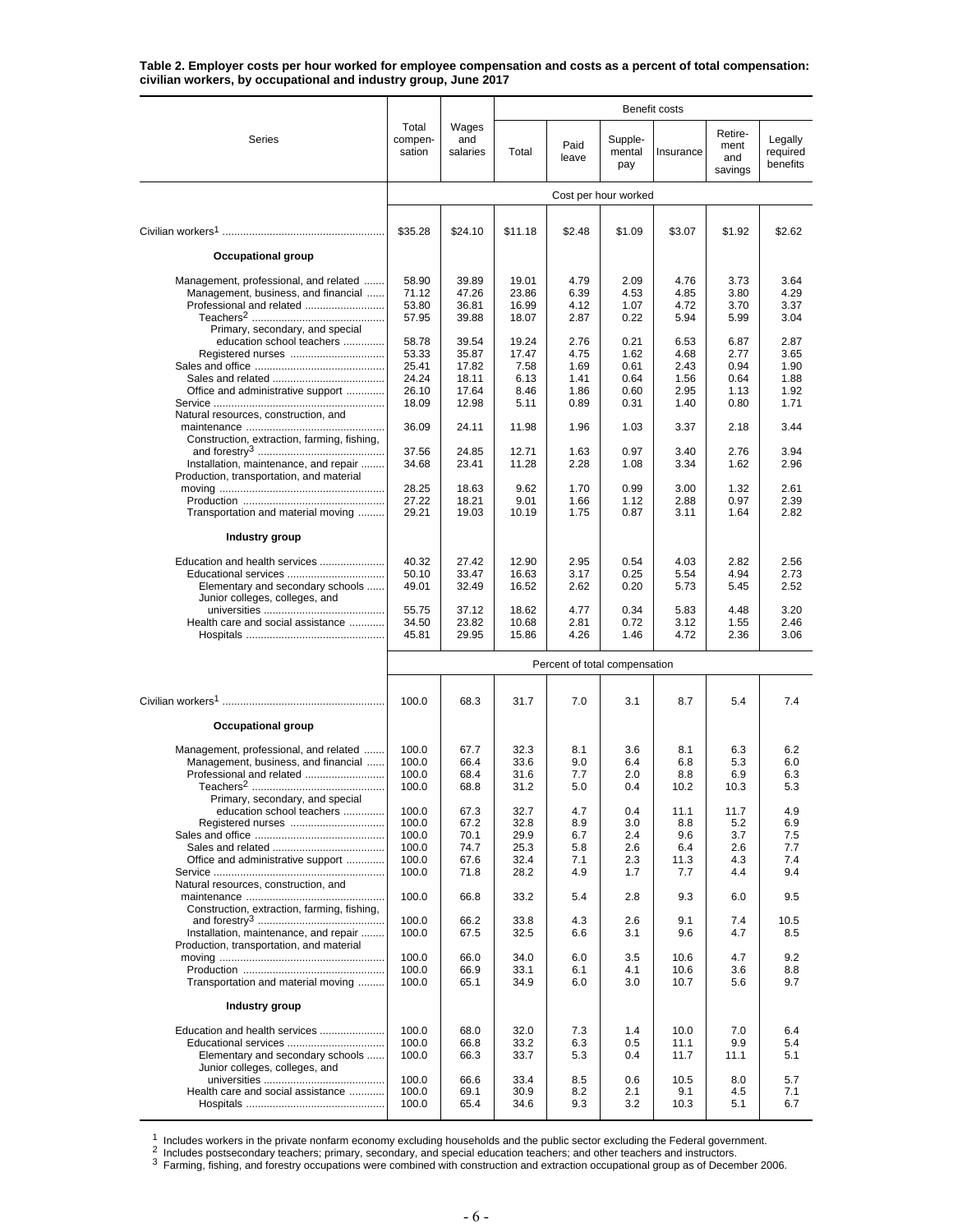**Table 3. Employer costs per hour worked for employee compensation and costs as a percent of total compensation: state and local government workers, by major occupational and industry group, June 2017**

|                                                                                                                         |                                                                                                              |                                                                                                  |                                                                                                              | Industry group                                                                                   |                                                                                                              |                                                                                                  |                                                                                                              |                                                                                                  |                                                                                                              |                                                                                                  |
|-------------------------------------------------------------------------------------------------------------------------|--------------------------------------------------------------------------------------------------------------|--------------------------------------------------------------------------------------------------|--------------------------------------------------------------------------------------------------------------|--------------------------------------------------------------------------------------------------|--------------------------------------------------------------------------------------------------------------|--------------------------------------------------------------------------------------------------|--------------------------------------------------------------------------------------------------------------|--------------------------------------------------------------------------------------------------|--------------------------------------------------------------------------------------------------------------|--------------------------------------------------------------------------------------------------|
| Compensation<br>component                                                                                               |                                                                                                              | All<br>workers                                                                                   | Management,<br>professional,<br>and<br>related                                                               |                                                                                                  | Sales<br>and<br>office                                                                                       |                                                                                                  | Service                                                                                                      |                                                                                                  | Service-providing <sup>2</sup>                                                                               |                                                                                                  |
|                                                                                                                         | Cost                                                                                                         | Percent                                                                                          | Cost                                                                                                         | Percent                                                                                          | Cost                                                                                                         | Percent                                                                                          | Cost                                                                                                         | Percent                                                                                          | Cost                                                                                                         | Percent                                                                                          |
|                                                                                                                         | \$48.06                                                                                                      | 100.0                                                                                            | \$57.91                                                                                                      | 100.0                                                                                            | \$33.38                                                                                                      | 100.0                                                                                            | \$35.39                                                                                                      | 100.0                                                                                            | \$48.15                                                                                                      | 100.0                                                                                            |
|                                                                                                                         | 30.12                                                                                                        | 62.7                                                                                             | 37.55                                                                                                        | 64.9                                                                                             | 19.46                                                                                                        | 58.3                                                                                             | 20.53                                                                                                        | 58.0                                                                                             | 30.20                                                                                                        | 62.7                                                                                             |
|                                                                                                                         | 17.94                                                                                                        | 37.3                                                                                             | 20.35                                                                                                        | 35.1                                                                                             | 13.92                                                                                                        | 41.7                                                                                             | 14.87                                                                                                        | 42.0                                                                                             | 17.95                                                                                                        | 37.3                                                                                             |
| Nonproduction bonuses                                                                                                   | 3.63<br>1.38<br>1.04<br>0.92<br>0.29<br>0.50<br>0.21<br>0.05<br>0.23<br>5.71<br>0.07<br>5.56<br>0.03<br>0.04 | 7.5<br>2.9<br>2.2<br>1.9<br>0.6<br>1.0<br>0.4<br>0.1<br>0.5<br>11.9<br>0.1<br>11.6<br>0.1<br>0.1 | 4.10<br>1.41<br>1.12<br>1.17<br>0.39<br>0.40<br>0.09<br>0.04<br>0.27<br>6.32<br>0.08<br>6.15<br>0.04<br>0.05 | 7.1<br>2.4<br>1.9<br>2.0<br>0.7<br>0.7<br>0.2<br>0.1<br>0.5<br>10.9<br>0.1<br>10.6<br>0.1<br>0.1 | 2.93<br>1.30<br>0.90<br>0.58<br>0.15<br>0.30<br>0.16<br>0.02<br>0.12<br>5.28<br>0.06<br>5.17<br>0.03<br>0.03 | 8.8<br>3.9<br>2.7<br>1.7<br>0.4<br>0.9<br>0.5<br>0.1<br>0.4<br>15.8<br>0.2<br>15.5<br>0.1<br>0.1 | 3.00<br>1.33<br>0.92<br>0.59<br>0.15<br>0.75<br>0.45<br>0.08<br>0.22<br>4.46<br>0.06<br>4.35<br>0.02<br>0.03 | 8.5<br>3.8<br>2.6<br>1.7<br>0.4<br>2.1<br>1.3<br>0.2<br>0.6<br>12.6<br>0.2<br>12.3<br>0.1<br>0.1 | 3.63<br>1.38<br>1.03<br>0.92<br>0.29<br>0.49<br>0.21<br>0.05<br>0.23<br>5.71<br>0.07<br>5.56<br>0.03<br>0.04 | 7.5<br>2.9<br>2.1<br>1.9<br>0.6<br>1.0<br>0.4<br>0.1<br>0.5<br>11.9<br>0.1<br>11.6<br>0.1<br>0.1 |
| Social Security and Medicare<br>Federal unemployment insurance<br>State unemployment insurance<br>Workers' compensation | 5.42<br>5.04<br>0.38<br>2.70<br>2.09<br>1.59<br>0.49<br>(5)<br>0.07<br>0.53                                  | 11.3<br>10.5<br>0.8<br>5.6<br>4.3<br>3.3<br>1.0<br>(6)<br>0.2<br>1.1                             | 6.50<br>6.00<br>0.50<br>3.02<br>2.52<br>1.91<br>0.61<br>(5)<br>0.07<br>0.44                                  | 11.2<br>10.4<br>0.9<br>5.2<br>4.3<br>3.3<br>1.0<br>(6)<br>0.1<br>0.8                             | 3.37<br>3.15<br>0.22<br>2.04<br>1.51<br>1.18<br>0.33<br>(5)<br>0.06<br>0.47                                  | 10.1<br>9.4<br>0.7<br>6.1<br>4.5<br>3.5<br>1.0<br>(6)<br>0.2<br>1.4                              | 4.42<br>4.21<br>0.21<br>2.23<br>1.47<br>1.13<br>0.35<br>(5)<br>0.08<br>0.67                                  | 12.5<br>11.9<br>0.6<br>6.3<br>4.2<br>3.2<br>1.0<br>(6)<br>0.2<br>1.9                             | 5.42<br>5.04<br>0.38<br>2.70<br>2.09<br>1.60<br>0.49<br>(5)<br>0.07<br>0.53                                  | 11.3<br>10.5<br>0.8<br>5.6<br>4.3<br>3.3<br>1.0<br>(6)<br>0.2<br>1.1                             |

<sup>1</sup> This table presents data for the three major occupational groups in State and local government: management, professional, and related occupations, including This table presents data for the three major occupational groups in state and local government: management, protessional, and related occupations, including policing policing policing and office occupations, including pol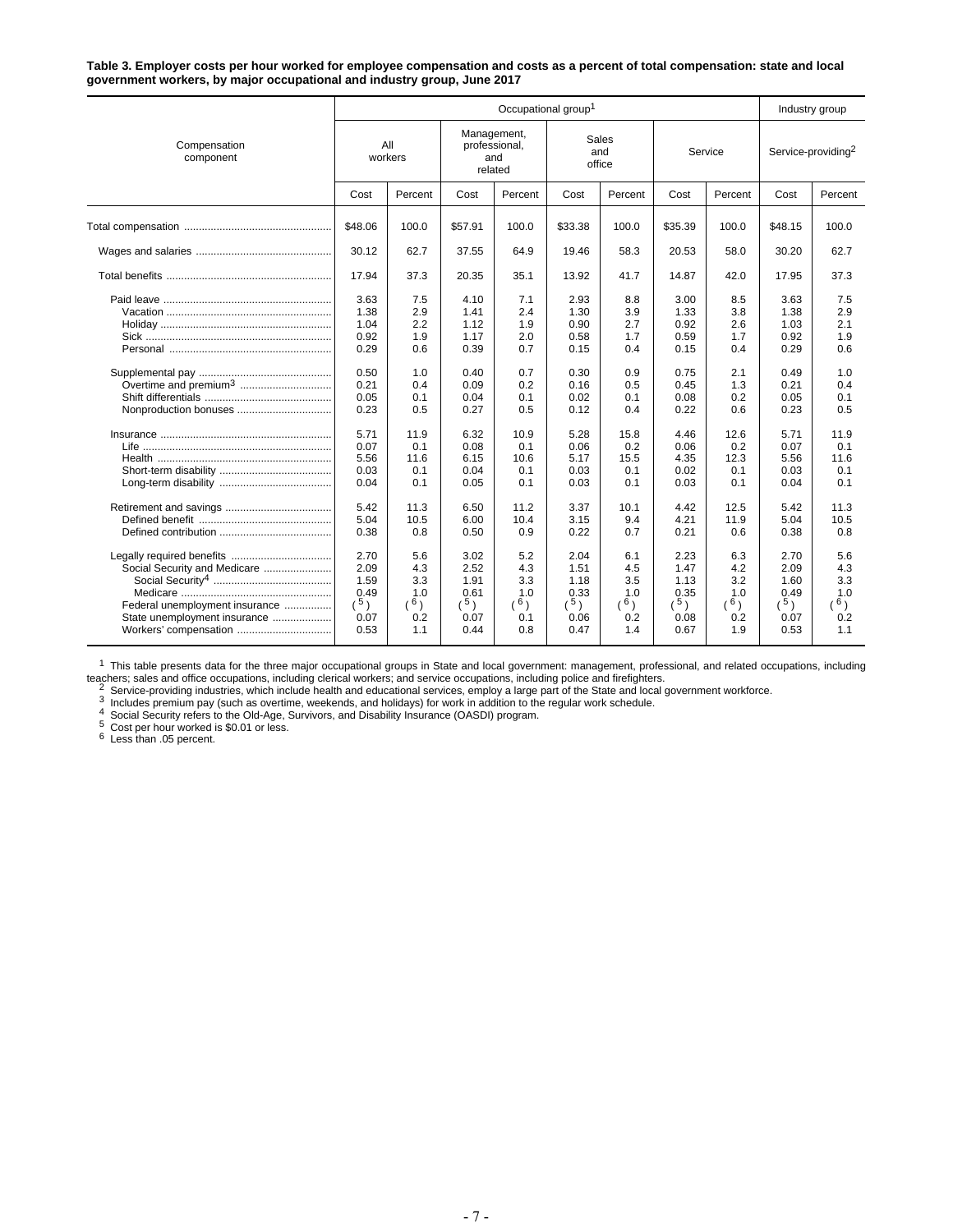**Table 4. Employer costs per hour worked for employee compensation and costs as a percent of total compensation: state and local government workers, by occupational and industry group, June 2017**

|                                                                                                                             |                                           |                                           | Benefit costs                             |                                      |                                      |                                      |                                      |                                      |  |  |  |
|-----------------------------------------------------------------------------------------------------------------------------|-------------------------------------------|-------------------------------------------|-------------------------------------------|--------------------------------------|--------------------------------------|--------------------------------------|--------------------------------------|--------------------------------------|--|--|--|
| Series                                                                                                                      | Total<br>compen-<br>sation                | Wages<br>and<br>salaries                  | Total                                     | Paid<br>leave                        | Supple-<br>mental<br>pay             | Insurance                            | Retire-<br>ment<br>and<br>savings    | Legally<br>required<br>benefits      |  |  |  |
|                                                                                                                             |                                           |                                           |                                           |                                      | Cost per hour worked                 |                                      |                                      |                                      |  |  |  |
|                                                                                                                             | \$48.06                                   | \$30.12                                   | \$17.94                                   | \$3.63                               | \$0.50                               | \$5.71                               | \$5.42                               | \$2.70                               |  |  |  |
| Occupational group                                                                                                          |                                           |                                           |                                           |                                      |                                      |                                      |                                      |                                      |  |  |  |
| Management, professional, and related<br>Primary, secondary, and special<br>education school teachers                       | 57.91<br>56.28<br>63.61<br>63.62<br>33.38 | 37.55<br>36.79<br>42.69<br>42.29<br>19.46 | 20.35<br>19.49<br>20.92<br>21.34<br>13.92 | 4.10<br>3.65<br>3.20<br>2.99<br>2.93 | 0.40<br>0.37<br>0.25<br>0.23<br>0.30 | 6.32<br>6.32<br>6.98<br>7.26<br>5.28 | 6.50<br>6.25<br>7.42<br>7.89<br>3.37 | 3.02<br>2.90<br>3.07<br>2.97<br>2.04 |  |  |  |
| Office and administrative support                                                                                           | 33.54<br>35.39                            | 19.51<br>20.53                            | 14.03<br>14.87                            | 2.94<br>3.00                         | 0.30<br>0.75                         | 5.36<br>4.46                         | 3.40<br>4.42                         | 2.04<br>2.23                         |  |  |  |
| Industry group                                                                                                              |                                           |                                           |                                           |                                      |                                      |                                      |                                      |                                      |  |  |  |
| Education and health services<br>Elementary and secondary schools<br>Junior colleges, colleges, and                         | 50.39<br>51.76<br>50.30                   | 32.77<br>33.87<br>33.02                   | 17.63<br>17.90<br>17.28                   | 3.32<br>3.19<br>2.66                 | 0.33<br>0.25<br>0.21                 | 5.93<br>6.08<br>6.00                 | 5.43<br>5.76<br>5.91                 | 2.61<br>2.62<br>2.49                 |  |  |  |
| Health care and social assistance                                                                                           | 56.49<br>42.62<br>45.20<br>46.51          | 36.62<br>26.52<br>28.65<br>27.15          | 19.87<br>16.10<br>16.55<br>19.36          | 4.91<br>4.09<br>4.34<br>4.33         | 0.33<br>0.81<br>0.96<br>0.74         | 6.34<br>5.07<br>5.05<br>5.61         | 5.25<br>3.57<br>3.49<br>5.78         | 3.03<br>2.56<br>2.71<br>2.90         |  |  |  |
|                                                                                                                             |                                           |                                           |                                           | Percent of total compensation        |                                      |                                      |                                      |                                      |  |  |  |
| State and local government workers                                                                                          | 100.0                                     | 62.7                                      | 37.3                                      | 7.5                                  | 1.0                                  | 11.9                                 | 11.3                                 | 5.6                                  |  |  |  |
| Occupational group                                                                                                          |                                           |                                           |                                           |                                      |                                      |                                      |                                      |                                      |  |  |  |
| Management, professional, and related<br>Professional and related<br>Primary, secondary, and special                        | 100.0<br>100.0<br>100.0                   | 64.9<br>65.4<br>67.1                      | 35.1<br>34.6<br>32.9                      | 7.1<br>6.5<br>5.0                    | 0.7<br>0.7<br>0.4                    | 10.9<br>11.2<br>11.0                 | 11.2<br>11.1<br>11.7                 | 5.2<br>5.2<br>4.8                    |  |  |  |
| education school teachers<br>Office and administrative support                                                              | 100.0<br>100.0<br>100.0<br>100.0          | 66.5<br>58.3<br>58.2<br>58.0              | 33.5<br>41.7<br>41.8<br>42.0              | 4.7<br>8.8<br>8.8<br>8.5             | 0.4<br>0.9<br>0.9<br>2.1             | 11.4<br>15.8<br>16.0<br>12.6         | 12.4<br>10.1<br>10.1<br>12.5         | 4.7<br>6.1<br>6.1<br>6.3             |  |  |  |
| Industry group                                                                                                              |                                           |                                           |                                           |                                      |                                      |                                      |                                      |                                      |  |  |  |
| Education and health services<br>Educational services<br>Elementary and secondary schools<br>Junior colleges, colleges, and | 100.0<br>100.0<br>100.0                   | 65.0<br>65.4<br>65.6                      | 35.0<br>34.6<br>34.4                      | 6.6<br>6.2<br>5.3                    | 0.7<br>0.5<br>0.4                    | 11.8<br>11.8<br>11.9                 | 10.8<br>11.1<br>11.8                 | 5.2<br>5.1<br>4.9                    |  |  |  |
| Health care and social assistance                                                                                           | 100.0<br>100.0<br>100.0<br>100.0          | 64.8<br>62.2<br>63.4<br>58.4              | 35.2<br>37.8<br>36.6<br>41.6              | 8.7<br>9.6<br>9.6<br>9.3             | 0.6<br>1.9<br>2.1<br>1.6             | 11.2<br>11.9<br>11.2<br>12.1         | 9.3<br>8.4<br>7.7<br>12.4            | 5.4<br>6.0<br>6.0<br>6.2             |  |  |  |

 $1$  Includes postsecondary teachers; primary, secondary, and special education teachers; and other teachers and instructors.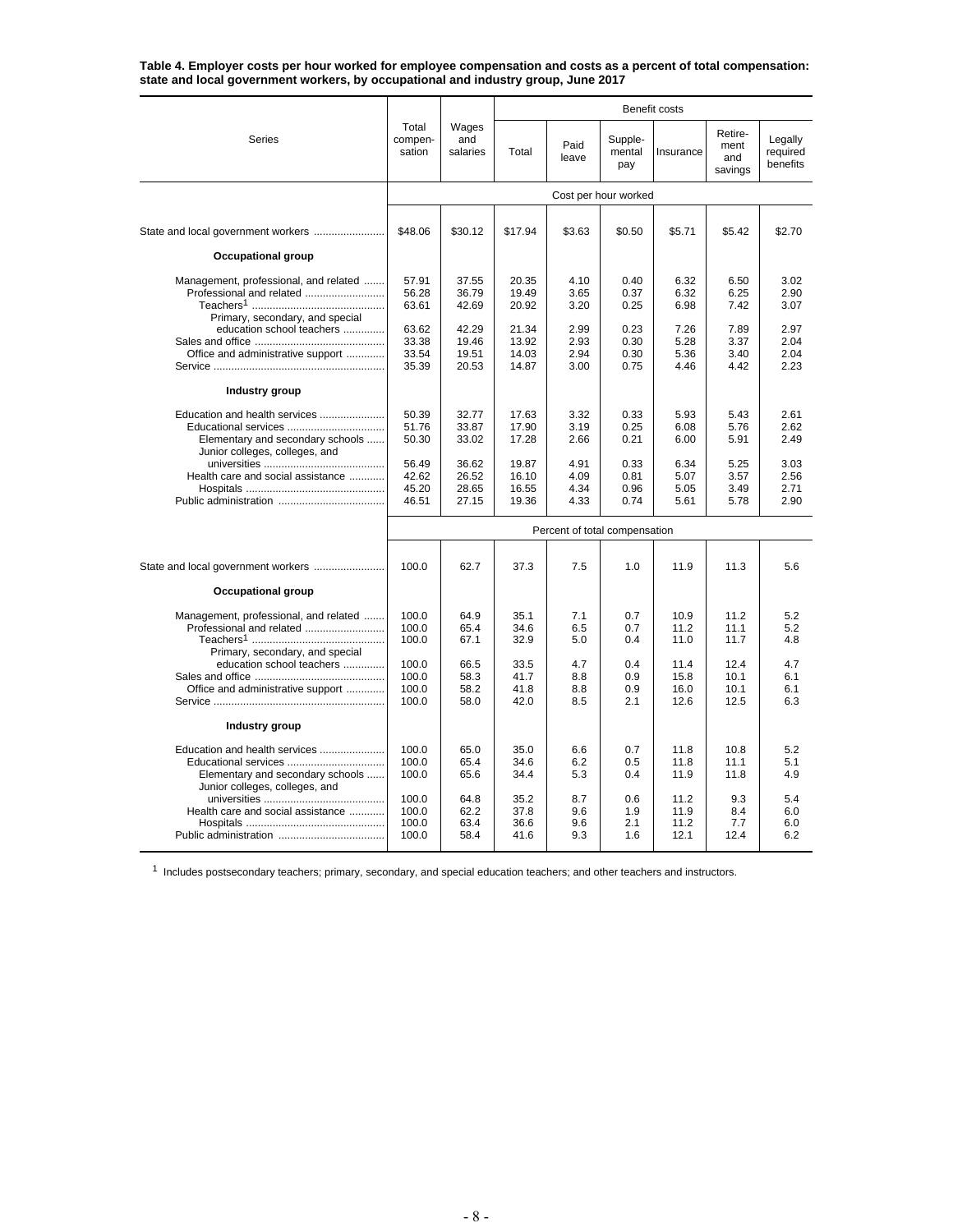**Table 5. Employer costs per hour worked for employee compensation and costs as a percent of total compensation: private industry workers, by major occupational group and bargaining unit status, June 2017**

|                                                                                                                         | Occupational group                                           |                                                      |                                                              |                                                      |                                                              |                                                      |                                                              |                                                                     |  |  |  |
|-------------------------------------------------------------------------------------------------------------------------|--------------------------------------------------------------|------------------------------------------------------|--------------------------------------------------------------|------------------------------------------------------|--------------------------------------------------------------|------------------------------------------------------|--------------------------------------------------------------|---------------------------------------------------------------------|--|--|--|
| Compensation<br>component                                                                                               |                                                              | All<br>workers                                       | Management,                                                  | professional,<br>and<br>related                      |                                                              | Sales<br>and<br>office                               | Service                                                      |                                                                     |  |  |  |
|                                                                                                                         | Cost                                                         | Percent                                              | Cost                                                         | Percent                                              | Cost                                                         | Percent                                              | Cost                                                         | Percent                                                             |  |  |  |
|                                                                                                                         | \$33.26                                                      | 100.0                                                | \$59.24                                                      | 100.0                                                | \$24.72                                                      | 100.0                                                | \$15.47                                                      | 100.0                                                               |  |  |  |
|                                                                                                                         | 23.15                                                        | 69.6                                                 | 40.67                                                        | 68.7                                                 | 17.68                                                        | 71.5                                                 | 11.84                                                        | 76.5                                                                |  |  |  |
|                                                                                                                         | 10.11                                                        | 30.4                                                 | 18.56                                                        | 31.3                                                 | 7.04                                                         | 28.5                                                 | 3.63                                                         | 23.5                                                                |  |  |  |
| Overtime and premium <sup>1</sup>                                                                                       | 2.30<br>1.19<br>0.69<br>0.28<br>0.14<br>1.18<br>0.27<br>0.06 | 6.9<br>3.6<br>2.1<br>0.9<br>0.4<br>3.5<br>0.8<br>0.2 | 5.02<br>2.62<br>1.46<br>0.64<br>0.29<br>2.66<br>0.18<br>0.10 | 8.5<br>4.4<br>2.5<br>1.1<br>0.5<br>4.5<br>0.3<br>0.2 | 1.59<br>0.80<br>0.48<br>0.19<br>0.11<br>0.64<br>0.15<br>0.02 | 6.4<br>3.2<br>1.9<br>0.8<br>0.5<br>2.6<br>0.6<br>0.1 | 0.58<br>0.29<br>0.17<br>0.08<br>0.04<br>0.24<br>0.11<br>0.05 | 3.7<br>1.9<br>1.1<br>0.5<br>0.2<br>1.6<br>0.7<br>0.3                |  |  |  |
| Nonproduction bonuses                                                                                                   | 0.85                                                         | 2.6                                                  | 2.39                                                         | 4.0                                                  | 0.47                                                         | 1.9                                                  | 0.09                                                         | 0.6                                                                 |  |  |  |
|                                                                                                                         | 2.66<br>0.04<br>2.51<br>0.06<br>0.05                         | 8.0<br>0.1<br>7.5<br>0.2<br>0.1                      | 4.23<br>0.08<br>3.95<br>0.11<br>0.09                         | 7.1<br>0.1<br>6.7<br>0.2<br>0.2                      | 2.19<br>0.03<br>2.08<br>0.04<br>0.03                         | 8.8<br>0.1<br>8.4<br>0.2<br>0.1                      | 0.93<br>$^2)$<br>0.90<br>(2)<br>$\lambda^2$                  | 6.0<br>3 <sub>1</sub><br>5.8<br>3)<br>$\frac{1}{4}$ 3 $\frac{1}{2}$ |  |  |  |
|                                                                                                                         | 1.36<br>0.62<br>0.74                                         | 4.1<br>1.9<br>2.2                                    | 2.80<br>1.16<br>1.65                                         | 4.7<br>2.0<br>2.8                                    | 0.74<br>0.25<br>0.48                                         | 3.0<br>1.0<br>2.0                                    | 0.25<br>0.11<br>0.15                                         | 1.6<br>0.7<br>0.9                                                   |  |  |  |
| Social Security and Medicare<br>Federal unemployment insurance<br>State unemployment insurance<br>Workers' compensation | 2.61<br>1.93<br>1.55<br>0.39<br>0.03<br>0.17<br>0.47         | 7.8<br>5.8<br>4.6<br>1.2<br>0.1<br>0.5<br>1.4        | 3.85<br>3.32<br>2.63<br>0.70<br>0.03<br>0.17<br>0.33         | 6.5<br>5.6<br>4.4<br>1.2<br>(3)<br>0.3<br>0.5        | 1.89<br>1.49<br>1.20<br>0.29<br>0.04<br>0.15<br>0.22         | 7.7<br>6.0<br>4.8<br>1.2<br>0.1<br>0.6<br>0.9        | 1.63<br>1.03<br>0.83<br>0.20<br>0.04<br>0.16<br>0.39         | 10.5<br>6.7<br>5.4<br>1.3<br>0.3<br>1.0<br>2.5                      |  |  |  |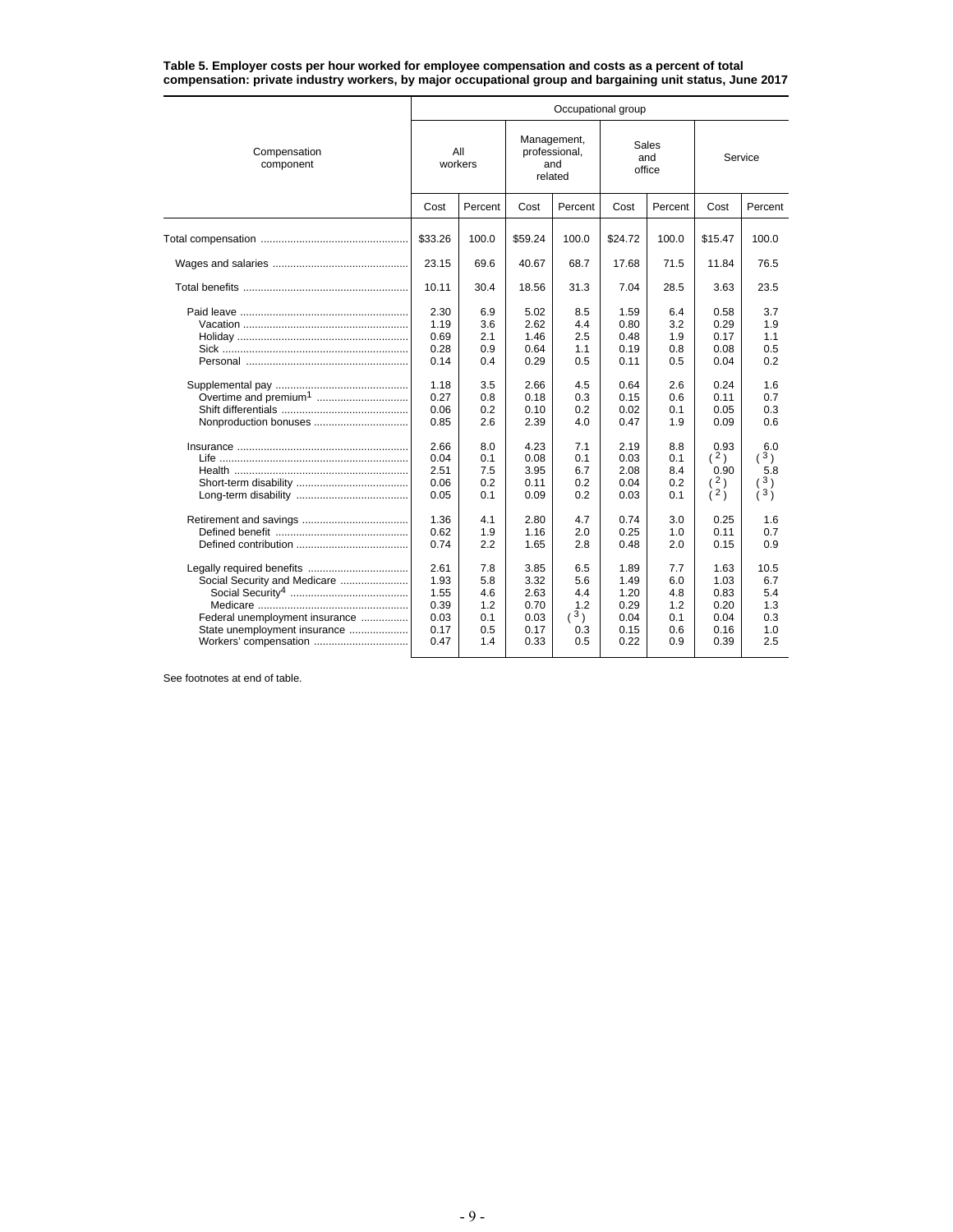#### **Table 5. Employer costs per hour worked for employee compensation and costs as a percent of total compensation: private industry workers, by major occupational group and bargaining unit status, June 2017 — Continued**

|                                                                                                                                                      |                                                              | Occupational group                            |                                                      |                                               | Bargaining unit status                               |                                               |                                                      |                                               |  |
|------------------------------------------------------------------------------------------------------------------------------------------------------|--------------------------------------------------------------|-----------------------------------------------|------------------------------------------------------|-----------------------------------------------|------------------------------------------------------|-----------------------------------------------|------------------------------------------------------|-----------------------------------------------|--|
| Compensation<br>component                                                                                                                            | Natural<br>resources,<br>construction,<br>and<br>maintenance |                                               | Production,<br>transportation,<br>moving             | and<br>material                               |                                                      | Union                                         | Nonunion                                             |                                               |  |
|                                                                                                                                                      | Cost                                                         | Percent                                       | Cost                                                 | Percent                                       | Cost                                                 | Percent                                       | Cost                                                 | Percent                                       |  |
|                                                                                                                                                      | \$35.68                                                      | 100.0                                         | \$27.89                                              | 100.0                                         | \$49.28                                              | 100.0                                         | \$31.66                                              | 100.0                                         |  |
|                                                                                                                                                      | 24.13                                                        | 67.6                                          | 18.51                                                | 66.4                                          | 29.52                                                | 59.9                                          | 22.52                                                | 71.1                                          |  |
|                                                                                                                                                      | 11.55                                                        | 32.4                                          | 9.38                                                 | 33.6                                          | 19.76                                                | 40.1                                          | 9.15                                                 | 28.9                                          |  |
|                                                                                                                                                      | 1.81<br>0.93<br>0.60<br>0.18<br>0.10<br>1.05<br>0.71         | 5.1<br>2.6<br>1.7<br>0.5<br>0.3<br>2.9<br>2.0 | 1.66<br>0.85<br>0.55<br>0.19<br>0.07<br>1.00<br>0.58 | 6.0<br>3.0<br>2.0<br>0.7<br>0.3<br>3.6<br>2.1 | 3.52<br>1.78<br>1.03<br>0.52<br>0.18<br>1.43<br>0.85 | 7.1<br>3.6<br>2.1<br>1.1<br>0.4<br>2.9<br>1.7 | 2.18<br>1.13<br>0.66<br>0.26<br>0.13<br>1.16<br>0.21 | 6.9<br>3.6<br>2.1<br>0.8<br>0.4<br>3.6<br>0.7 |  |
|                                                                                                                                                      | 0.04<br>0.29                                                 | 0.1<br>0.8                                    | 0.08<br>0.34                                         | 0.3<br>1.2                                    | 0.19<br>0.40                                         | 0.4<br>0.8                                    | 0.05<br>0.90                                         | 0.1<br>2.8                                    |  |
|                                                                                                                                                      | 3.19<br>0.04<br>3.04<br>0.08<br>0.03                         | 9.0<br>0.1<br>8.5<br>0.2<br>0.1               | 2.90<br>0.04<br>2.74<br>0.06<br>0.07                 | 10.4<br>0.1<br>9.8<br>0.2<br>0.2              | 6.50<br>0.08<br>6.14<br>0.17<br>0.12                 | 13.2<br>0.2<br>12.4<br>0.3<br>0.2             | 2.27<br>0.04<br>2.14<br>0.05<br>0.04                 | 7.2<br>0.1<br>6.8<br>0.2<br>0.1               |  |
|                                                                                                                                                      | 2.00<br>1.33<br>0.68                                         | 5.6<br>3.7<br>1.9                             | 1.21<br>0.65<br>0.55                                 | 4.3<br>2.3<br>2.0                             | 4.54<br>3.25<br>1.29                                 | 9.2<br>6.6<br>2.6                             | 1.05<br>0.36<br>0.69                                 | 3.3<br>1.1<br>2.2                             |  |
| Legally required benefits<br>Social Security and Medicare<br>Federal unemployment insurance<br>State unemployment insurance<br>Workers' compensation | 3.49<br>2.05<br>1.66<br>0.39<br>0.03<br>0.25<br>1.17         | 9.8<br>5.7<br>4.6<br>1.1<br>0.1<br>0.7<br>3.3 | 2.60<br>1.57<br>1.27<br>0.31<br>0.03<br>0.17<br>0.83 | 9.3<br>5.6<br>4.5<br>1.1<br>0.1<br>0.6<br>3.0 | 3.78<br>2.45<br>1.95<br>0.50<br>0.03<br>0.23<br>1.06 | 7.7<br>5.0<br>4.0<br>1.0<br>0.1<br>0.5<br>2.2 | 2.49<br>1.88<br>1.51<br>0.38<br>0.03<br>0.17<br>0.41 | 7.9<br>5.9<br>4.8<br>1.2<br>0.1<br>0.5<br>1.3 |  |

1 Includes premium pay (such as overtime, weekends, and holidays) for work in addition to the regular work schedule.<br>
2 Cost per hour worked is \$0.01 or less.<br>
3 Less than .05 percent.<br>
4 Social Security refers to the Old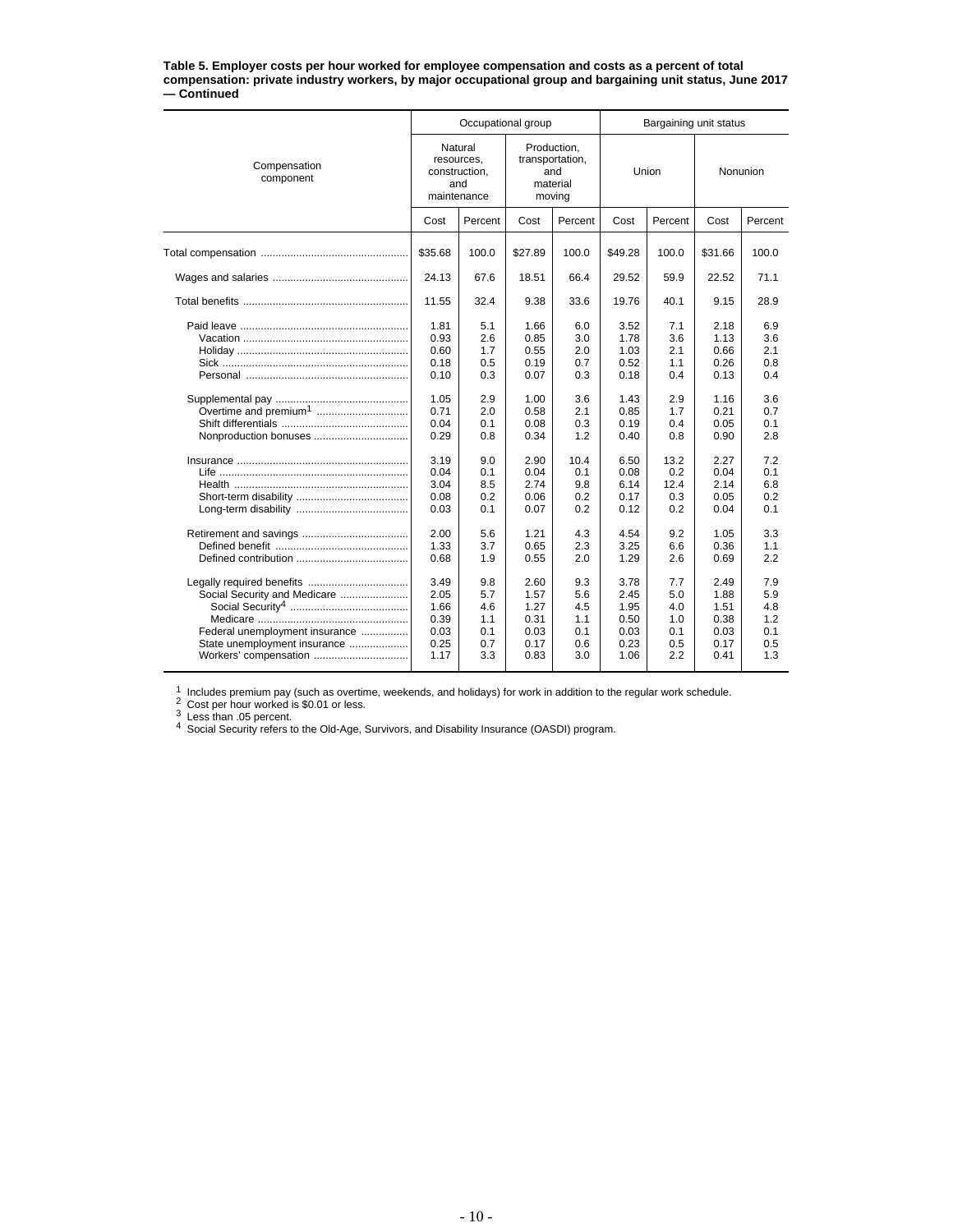#### **Table 6. Employer costs per hour worked for employee compensation and costs as a percent of total compensation: private industry workers, by major industry group, June 2017**

|                                                                                                                         |                                                      |                                               | Goods-producing <sup>1</sup>                         |                                                |                                                      |                                               | Service-providing <sup>2</sup>                       |                                               |                                                      |                                               |                                                      |                                               |
|-------------------------------------------------------------------------------------------------------------------------|------------------------------------------------------|-----------------------------------------------|------------------------------------------------------|------------------------------------------------|------------------------------------------------------|-----------------------------------------------|------------------------------------------------------|-----------------------------------------------|------------------------------------------------------|-----------------------------------------------|------------------------------------------------------|-----------------------------------------------|
| Compensation<br>component                                                                                               | All goods-<br>producing <sup>1</sup>                 |                                               | Construction                                         |                                                | Manufacturing                                        |                                               | All<br>service-<br>providing <sup>2</sup>            |                                               | Trade.<br>transportation,<br>and<br>utilities        |                                               | Information                                          |                                               |
|                                                                                                                         | Cost                                                 | Percent                                       | Cost                                                 | Percent                                        | Cost                                                 | Percent                                       | Cost                                                 | Percent                                       | Cost                                                 | Percent                                       | Cost                                                 | Percent                                       |
|                                                                                                                         | \$39.70                                              | 100.0                                         | \$39.18                                              | 100.0                                          | \$39.84                                              | 100.0                                         | \$31.94                                              | 100.0                                         | \$27.68                                              | 100.0                                         | \$55.13                                              | 100.0                                         |
|                                                                                                                         | 26.40                                                | 66.5                                          | 27.20                                                | 69.4                                           | 25.98                                                | 65.2                                          | 22.48                                                | 70.4                                          | 19.46                                                | 70.3                                          | 36.18                                                | 65.6                                          |
|                                                                                                                         | 13.30                                                | 33.5                                          | 11.97                                                | 30.6                                           | 13.86                                                | 34.8                                          | 9.45                                                 | 29.6                                          | 8.22                                                 | 29.7                                          | 18.95                                                | 34.4                                          |
|                                                                                                                         | 2.58<br>1.33<br>0.89<br>0.26<br>0.10<br>1.48<br>0.58 | 6.5<br>3.3<br>2.2<br>0.6<br>0.3<br>3.7<br>1.5 | 1.72<br>0.90<br>0.60<br>0.13<br>0.09<br>1.08<br>0.62 | 4.4<br>2.3<br>1.5<br>0.3<br>0.2<br>2.8<br>1.6  | 3.01<br>1.54<br>1.04<br>0.33<br>0.11<br>1.64<br>0.55 | 7.6<br>3.9<br>2.6<br>0.8<br>0.3<br>4.1<br>1.4 | 2.25<br>1.16<br>0.65<br>0.29<br>0.14<br>1.12<br>0.20 | 7.0<br>3.6<br>2.0<br>0.9<br>0.4<br>3.5<br>0.6 | 1.75<br>0.92<br>0.51<br>0.23<br>0.09<br>0.73<br>0.29 | 6.3<br>3.3<br>1.8<br>0.8<br>0.3<br>2.6<br>1.0 | 5.07<br>2.63<br>1.29<br>0.57<br>0.59<br>2.38<br>0.26 | 9.2<br>4.8<br>2.3<br>1.0<br>1.1<br>4.3<br>0.5 |
| Nonproduction bonuses                                                                                                   | 0.08<br>0.81                                         | 0.2<br>2.1                                    | 0.02<br>0.44                                         | (4)<br>1.1                                     | 0.12<br>0.97                                         | 0.3<br>2.4                                    | 0.06<br>0.86                                         | 0.2<br>2.7                                    | 0.02<br>0.42                                         | 0.1<br>1.5                                    | 0.04<br>2.08                                         | 0.1<br>3.8                                    |
|                                                                                                                         | 3.70<br>0.06<br>3.50<br>0.08<br>0.06                 | 9.3<br>0.2<br>8.8<br>0.2<br>0.1               | 3.08<br>0.05<br>2.95<br>0.04<br>0.04                 | 7.9<br>0.1<br>7.5<br>0.1<br>0.1                | 4.00<br>0.07<br>3.78<br>0.10<br>0.06                 | 10.0<br>0.2<br>9.5<br>0.2<br>0.2              | 2.44<br>0.04<br>2.30<br>0.06<br>0.05                 | 7.6<br>0.1<br>7.2<br>0.2<br>0.1               | 2.31<br>0.03<br>2.18<br>0.05<br>0.05                 | 8.3<br>0.1<br>7.9<br>0.2<br>0.2               | 5.28<br>0.07<br>4.86<br>0.26<br>0.09                 | 9.6<br>0.1<br>8.8<br>0.5<br>0.2               |
|                                                                                                                         | 2.22<br>1.22<br>1.00                                 | 5.6<br>3.1<br>2.5                             | 2.15<br>1.34<br>0.80                                 | 5.5<br>3.4<br>2.1                              | 2.20<br>1.13<br>1.08                                 | 5.5<br>2.8<br>2.7                             | 1.19<br>0.49<br>0.69                                 | 3.7<br>1.5<br>2.2                             | 1.10<br>0.51<br>0.59                                 | 4.0<br>1.9<br>2.1                             | 2.58<br>1.04<br>1.54                                 | 4.7<br>1.9<br>2.8                             |
| Social Security and Medicare<br>Federal unemployment insurance<br>State unemployment insurance<br>Workers' compensation | 3.33<br>2.24<br>1.80<br>0.44<br>0.03<br>0.23<br>0.83 | 8.4<br>5.6<br>4.5<br>1.1<br>0.1<br>0.6<br>2.1 | 3.95<br>2.25<br>1.82<br>0.43<br>0.03<br>0.32<br>1.34 | 10.1<br>5.8<br>4.6<br>1.1<br>0.1<br>0.8<br>3.4 | 3.00<br>2.23<br>1.79<br>0.44<br>0.03<br>0.18<br>0.56 | 7.5<br>5.6<br>4.5<br>1.1<br>0.1<br>0.4<br>1.4 | 2.46<br>1.87<br>1.49<br>0.38<br>0.04<br>0.16<br>0.39 | 7.7<br>5.9<br>4.7<br>1.2<br>0.1<br>0.5<br>1.2 | 2.33<br>1.61<br>1.29<br>0.32<br>0.04<br>0.14<br>0.55 | 8.4<br>5.8<br>4.7<br>1.1<br>0.1<br>0.5<br>2.0 | 3.63<br>3.11<br>2.49<br>0.62<br>0.03<br>0.17<br>0.32 | 6.6<br>5.6<br>4.5<br>1.1<br>0.1<br>0.3<br>0.6 |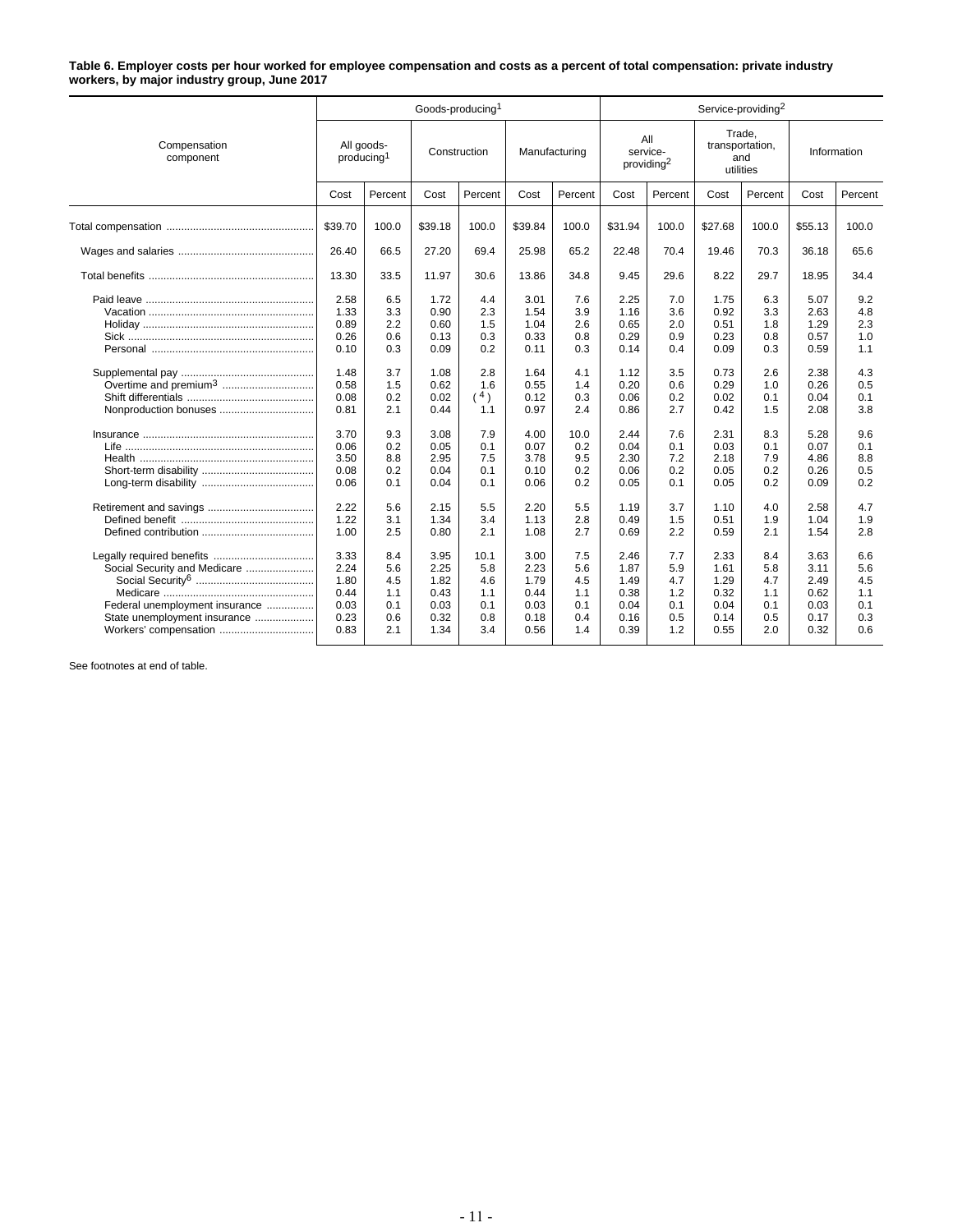#### **Table 6. Employer costs per hour worked for employee compensation and costs as a percent of total compensation: private industry workers, by major industry group, June 2017 — Continued**

|                                                                                                                         | Service-providing <sup>2</sup>                       |                                               |                                                      |                                               |                                                      |                                               |                                                      |                                                                                       |                                                      |                                               |  |  |
|-------------------------------------------------------------------------------------------------------------------------|------------------------------------------------------|-----------------------------------------------|------------------------------------------------------|-----------------------------------------------|------------------------------------------------------|-----------------------------------------------|------------------------------------------------------|---------------------------------------------------------------------------------------|------------------------------------------------------|-----------------------------------------------|--|--|
| Compensation<br>component                                                                                               | <b>Financial activities</b>                          |                                               | Professional<br>and<br>business<br>services          |                                               | Education<br>and<br>health<br>services               |                                               | Leisure<br>and<br>hospitality                        |                                                                                       | Other services                                       |                                               |  |  |
|                                                                                                                         | Cost                                                 | Percent                                       | Cost                                                 | Percent                                       | Cost                                                 | Percent                                       | Cost                                                 | Percent                                                                               | Cost                                                 | Percent                                       |  |  |
|                                                                                                                         | \$47.58                                              | 100.0                                         | \$40.66                                              | 100.0                                         | \$35.10                                              | 100.0                                         | \$14.53                                              | 100.0                                                                                 | \$26.84                                              | 100.0                                         |  |  |
|                                                                                                                         | 31.18                                                | 65.5                                          | 28.88                                                | 71.0                                          | 24.65                                                | 70.2                                          | 11.44                                                | 78.7                                                                                  | 19.44                                                | 72.4                                          |  |  |
|                                                                                                                         | 16.40                                                | 34.5                                          | 11.78                                                | 29.0                                          | 10.45                                                | 29.8                                          | 3.09                                                 | 21.3                                                                                  | 7.40                                                 | 27.6                                          |  |  |
|                                                                                                                         | 4.03<br>2.10<br>1.15<br>0.54<br>0.25                 | 8.5<br>4.4<br>2.4<br>1.1<br>0.5               | 2.91<br>1.54<br>0.87<br>0.33<br>0.18                 | 7.2<br>3.8<br>2.1<br>0.8<br>0.4               | 2.75<br>1.37<br>0.81<br>0.41<br>0.18                 | 7.8<br>3.9<br>2.3<br>1.2<br>0.5               | 0.44<br>0.23<br>0.12<br>0.06<br>0.03                 | 3.0<br>1.6<br>0.8<br>0.4<br>0.2                                                       | 1.63<br>0.76<br>0.55<br>0.21<br>0.11                 | 6.1<br>2.8<br>2.1<br>0.8<br>0.4               |  |  |
| Nonproduction bonuses                                                                                                   | 3.52<br>0.19<br>(5)<br>3.31                          | 7.4<br>0.4<br>(4)<br>7.0                      | 2.03<br>0.22<br>(5)<br>1.80                          | 5.0<br>0.5<br>(4)<br>4.4                      | 0.65<br>0.19<br>0.19<br>0.27                         | 1.9<br>0.5<br>0.6<br>0.8                      | 0.14<br>0.07<br>(5)<br>0.06                          | 0.9<br>0.5<br>$^4)$<br>0.4                                                            | 0.37<br>0.15<br>(5)<br>0.21                          | 1.4<br>0.6<br>(4)<br>0.8                      |  |  |
|                                                                                                                         | 3.92<br>0.06<br>3.66<br>0.13<br>0.06                 | 8.2<br>0.1<br>7.7<br>0.3<br>0.1               | 2.48<br>0.05<br>2.31<br>0.07<br>0.06                 | 6.1<br>0.1<br>5.7<br>0.2<br>0.1               | 3.04<br>0.04<br>2.89<br>0.05<br>0.05                 | 8.7<br>0.1<br>8.2<br>0.1<br>0.2               | 0.78<br>$(^{5})$<br>0.75<br>$\binom{5}{5}$           | 5.3<br>$(^{4})$<br>5.2<br>$\left( \begin{array}{c} 4 \\ 1 \end{array} \right)$<br>(4) | 2.05<br>0.04<br>1.95<br>0.03<br>0.02                 | 7.6<br>0.1<br>7.3<br>0.1<br>0.1               |  |  |
|                                                                                                                         | 1.93<br>0.65<br>1.29                                 | 4.1<br>1.4<br>2.7                             | 1.35<br>0.61<br>0.75                                 | 3.3<br>1.5<br>1.8                             | 1.46<br>0.52<br>0.94                                 | 4.2<br>1.5<br>2.7                             | 0.21<br>0.10<br>0.11                                 | 1.4<br>0.7<br>0.8                                                                     | 1.11<br>0.63<br>0.48                                 | 4.1<br>2.3<br>1.8                             |  |  |
| Social Security and Medicare<br>Federal unemployment insurance<br>State unemployment insurance<br>Workers' compensation | 2.98<br>2.57<br>2.01<br>0.56<br>0.03<br>0.16<br>0.22 | 6.3<br>5.4<br>4.2<br>1.2<br>0.1<br>0.3<br>0.5 | 3.00<br>2.34<br>1.86<br>0.49<br>0.03<br>0.20<br>0.42 | 7.4<br>5.8<br>4.6<br>1.2<br>0.1<br>0.5<br>1.0 | 2.54<br>2.05<br>1.65<br>0.41<br>0.02<br>0.15<br>0.31 | 7.2<br>5.8<br>4.7<br>1.2<br>0.1<br>0.4<br>0.9 | 1.53<br>1.02<br>0.82<br>0.19<br>0.05<br>0.16<br>0.31 | 10.6<br>7.0<br>5.7<br>1.3<br>0.4<br>1.1<br>2.1                                        | 2.25<br>1.61<br>1.30<br>0.31<br>0.03<br>0.16<br>0.44 | 8.4<br>6.0<br>4.8<br>1.2<br>0.1<br>0.6<br>1.6 |  |  |

<sup>1</sup> Includes mining, construction, and manufacturing. The agriculture, forestry, farming, and hunting sector is excluded.<br><sup>2</sup> Includes utilities; wholesale trade; retail trade; transportation and warehousing; information; Example, processional and technology, international distribution of commodation and food services; and other services, except public administration.<br>
The same social assistance; atts, entertainment and recreation; accommod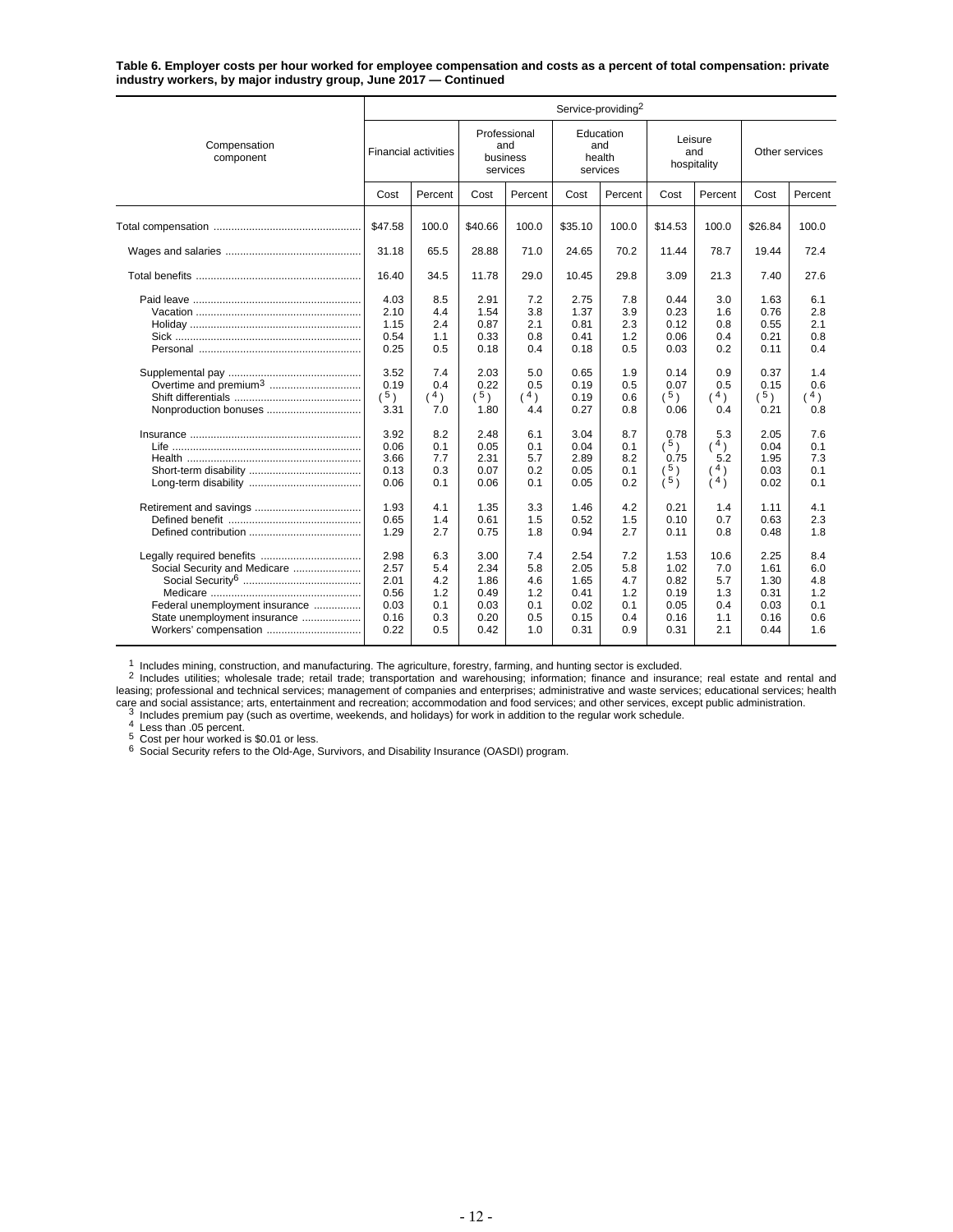#### **Table 7. Employer costs per hour worked for employee compensation and costs as a percent of total compensation: private industry workers, by Census region and division, June 2017**

|                                                                                                | Census region and division <sup>1</sup>                              |                                                             |                                                                      |                                                             |                                                                      |                                                             |                                                                      |                                                             |                                                                      |                                                             |  |  |  |
|------------------------------------------------------------------------------------------------|----------------------------------------------------------------------|-------------------------------------------------------------|----------------------------------------------------------------------|-------------------------------------------------------------|----------------------------------------------------------------------|-------------------------------------------------------------|----------------------------------------------------------------------|-------------------------------------------------------------|----------------------------------------------------------------------|-------------------------------------------------------------|--|--|--|
|                                                                                                |                                                                      | Northeast                                                   |                                                                      | Northeast divisions                                         |                                                                      |                                                             |                                                                      | South                                                       | South divisions                                                      |                                                             |  |  |  |
| Compensation<br>component                                                                      | Cost                                                                 | Percent                                                     |                                                                      | New England                                                 | <b>Middle Atlantic</b>                                               |                                                             | Cost                                                                 | Percent                                                     | South Atlantic                                                       |                                                             |  |  |  |
|                                                                                                |                                                                      |                                                             | Cost                                                                 | Percent                                                     | Cost                                                                 | Percent                                                     |                                                                      |                                                             | Cost                                                                 | Percent                                                     |  |  |  |
|                                                                                                | \$41.32                                                              | 100.0                                                       | \$40.29                                                              | 100.0                                                       | \$41.66                                                              | 100.0                                                       | \$30.00                                                              | 100.0                                                       | \$31.19                                                              | 100.0                                                       |  |  |  |
|                                                                                                | 27.54                                                                | 66.7                                                        | 28.36                                                                | 70.4                                                        | 27.27                                                                | 65.5                                                        | 21.29                                                                | 71.0                                                        | 21.99                                                                | 70.5                                                        |  |  |  |
|                                                                                                | 13.77                                                                | 33.3                                                        | 11.93                                                                | 29.6                                                        | 14.39                                                                | 34.5                                                        | 8.71                                                                 | 29.0                                                        | 9.20                                                                 | 29.5                                                        |  |  |  |
| Nonproduction bonuses                                                                          | 3.06<br>1.56<br>0.90<br>0.42<br>0.19<br>2.52<br>0.26<br>0.08<br>2.18 | 7.4<br>3.8<br>2.2<br>1.0<br>0.5<br>6.1<br>0.6<br>0.2<br>5.3 | 2.95<br>1.54<br>0.87<br>0.36<br>0.18<br>1.13<br>0.26<br>0.11<br>0.76 | 7.3<br>3.8<br>2.2<br>0.9<br>0.4<br>2.8<br>0.6<br>0.3<br>1.9 | 3.10<br>1.56<br>0.91<br>0.43<br>0.20<br>2.98<br>0.25<br>0.07<br>2.65 | 7.4<br>3.8<br>2.2<br>1.0<br>0.5<br>7.2<br>0.6<br>0.2<br>6.4 | 2.05<br>1.04<br>0.63<br>0.24<br>0.14<br>0.89<br>0.29<br>0.06<br>0.54 | 6.8<br>3.5<br>2.1<br>0.8<br>0.5<br>3.0<br>1.0<br>0.2<br>1.8 | 2.23<br>1.14<br>0.66<br>0.27<br>0.16<br>0.86<br>0.25<br>0.08<br>0.53 | 7.2<br>3.7<br>2.1<br>0.9<br>0.5<br>2.7<br>0.8<br>0.2<br>1.7 |  |  |  |
|                                                                                                | 3.34<br>0.05<br>3.14<br>0.10<br>0.06                                 | 8.1<br>0.1<br>7.6<br>0.2<br>0.1                             | 3.25<br>0.04<br>3.06<br>0.09<br>0.06                                 | 8.1<br>0.1<br>7.6<br>0.2<br>0.1                             | 3.37<br>0.05<br>3.17<br>0.10<br>0.06                                 | 8.1<br>0.1<br>7.6<br>0.2<br>0.1                             | 2.31<br>0.05<br>2.17<br>0.05<br>0.04                                 | 7.7<br>0.2<br>7.2<br>0.2<br>0.1                             | 2.47<br>0.05<br>2.30<br>0.07<br>0.05                                 | 7.9<br>0.2<br>7.4<br>0.2<br>0.2                             |  |  |  |
|                                                                                                | 1.75<br>0.82<br>0.93                                                 | 4.2<br>2.0<br>2.2                                           | 1.62<br>0.69<br>0.94                                                 | 4.0<br>1.7<br>2.3                                           | 1.79<br>0.87<br>0.92                                                 | 4.3<br>2.1<br>2.2                                           | 1.18<br>0.53<br>0.65                                                 | 3.9<br>1.8<br>2.2                                           | 1.31<br>0.60<br>0.71                                                 | 4.2<br>1.9<br>2.3                                           |  |  |  |
| Social Security and Medicare<br>Federal unemployment insurance<br>State unemployment insurance | 3.10<br>2.24<br>1.76<br>0.48<br>0.02<br>0.27<br>0.56                 | 7.5<br>5.4<br>4.3<br>1.2<br>0.1<br>0.7<br>1.4               | 2.98<br>2.30<br>1.83<br>0.47<br>0.03<br>0.25<br>0.40                 | 7.4<br>5.7<br>4.5<br>1.2<br>0.1<br>0.6<br>1.0               | 3.14<br>2.23<br>1.74<br>0.49<br>0.02<br>0.28<br>0.62                 | 7.5<br>5.3<br>4.2<br>1.2<br>0.1<br>0.7<br>1.5               | 2.27<br>1.79<br>1.44<br>0.35<br>0.02<br>0.10<br>0.36                 | 7.6<br>6.0<br>4.8<br>1.2<br>0.1<br>0.3<br>1.2               | 2.33<br>1.85<br>1.48<br>0.36<br>0.03<br>0.10<br>0.36                 | 7.5<br>5.9<br>4.8<br>1.2<br>0.1<br>0.3<br>1.1               |  |  |  |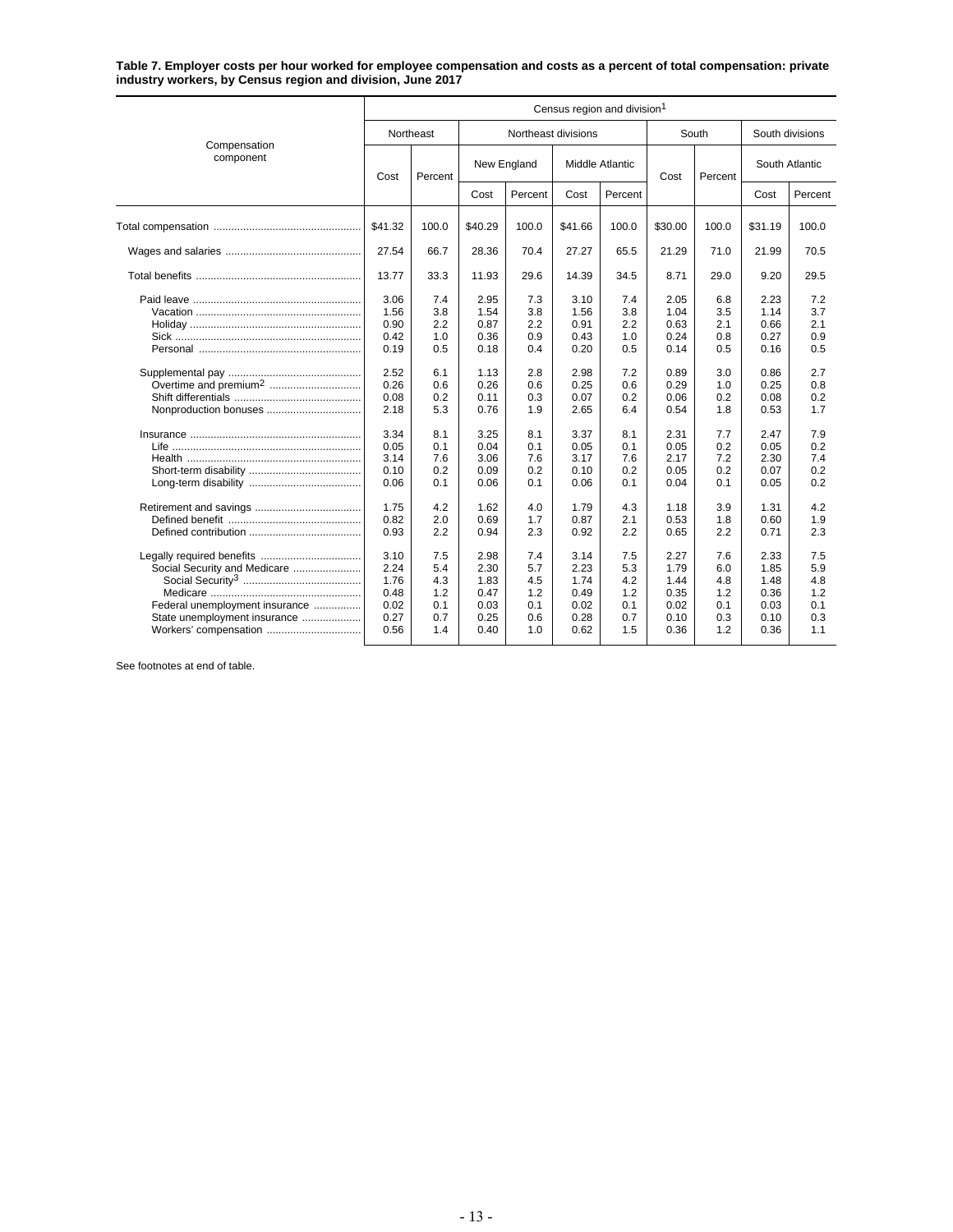#### **Table 7. Employer costs per hour worked for employee compensation and costs as a percent of total compensation: private industry workers, by Census region and division, June 2017 — Continued**

|                                                                                                                         | Census region and division <sup>1</sup>                                                                      |                                                                                                |                                                                                                              |                                                                                                |                                                                                                              |                                                                                                |                                                                                                              |                                                                                                |                                                                                                              |                                                                                                |  |  |  |
|-------------------------------------------------------------------------------------------------------------------------|--------------------------------------------------------------------------------------------------------------|------------------------------------------------------------------------------------------------|--------------------------------------------------------------------------------------------------------------|------------------------------------------------------------------------------------------------|--------------------------------------------------------------------------------------------------------------|------------------------------------------------------------------------------------------------|--------------------------------------------------------------------------------------------------------------|------------------------------------------------------------------------------------------------|--------------------------------------------------------------------------------------------------------------|------------------------------------------------------------------------------------------------|--|--|--|
|                                                                                                                         |                                                                                                              | South divisions                                                                                |                                                                                                              |                                                                                                | Midwest                                                                                                      |                                                                                                |                                                                                                              | Midwest divisions                                                                              |                                                                                                              |                                                                                                |  |  |  |
| Compensation<br>component                                                                                               | East South<br>Central                                                                                        |                                                                                                | West South<br>Central                                                                                        |                                                                                                | Cost                                                                                                         | Percent                                                                                        |                                                                                                              | <b>East North Central</b>                                                                      |                                                                                                              | <b>West North</b><br>Central                                                                   |  |  |  |
|                                                                                                                         | Cost                                                                                                         | Percent                                                                                        | Cost                                                                                                         | Percent                                                                                        |                                                                                                              |                                                                                                | Cost                                                                                                         | Percent                                                                                        | Cost                                                                                                         | Percent                                                                                        |  |  |  |
|                                                                                                                         | \$25.65                                                                                                      | 100.0                                                                                          | \$30.22                                                                                                      | 100.0                                                                                          | \$30.57                                                                                                      | 100.0                                                                                          | \$30.87                                                                                                      | 100.0                                                                                          | \$29.91                                                                                                      | 100.0                                                                                          |  |  |  |
|                                                                                                                         | 18.18                                                                                                        | 70.9                                                                                           | 21.69                                                                                                        | 71.8                                                                                           | 21.29                                                                                                        | 69.7                                                                                           | 21.43                                                                                                        | 69.4                                                                                           | 20.99                                                                                                        | 70.2                                                                                           |  |  |  |
|                                                                                                                         | 7.47                                                                                                         | 29.1                                                                                           | 8.53                                                                                                         | 28.2                                                                                           | 9.28                                                                                                         | 30.3                                                                                           | 9.44                                                                                                         | 30.6                                                                                           | 8.92                                                                                                         | 29.8                                                                                           |  |  |  |
|                                                                                                                         | 1.66<br>0.85<br>0.54<br>0.19<br>0.09<br>0.67<br>0.31<br>0.04<br>0.33<br>2.26<br>0.04<br>2.14<br>0.04<br>0.04 | 6.5<br>3.3<br>2.1<br>0.7<br>0.3<br>2.6<br>1.2<br>0.1<br>1.3<br>8.8<br>0.1<br>8.4<br>0.2<br>0.2 | 1.94<br>0.97<br>0.62<br>0.23<br>0.13<br>1.07<br>0.35<br>0.05<br>0.66<br>2.07<br>0.04<br>1.95<br>0.04<br>0.04 | 6.4<br>3.2<br>2.1<br>0.7<br>0.4<br>3.5<br>1.2<br>0.2<br>2.2<br>6.9<br>0.1<br>6.5<br>0.1<br>0.1 | 2.09<br>1.13<br>0.61<br>0.22<br>0.11<br>0.84<br>0.27<br>0.06<br>0.51<br>2.66<br>0.04<br>2.51<br>0.06<br>0.05 | 6.8<br>3.7<br>2.0<br>0.7<br>0.4<br>2.8<br>0.9<br>0.2<br>1.7<br>8.7<br>0.1<br>8.2<br>0.2<br>0.2 | 2.12<br>1.15<br>0.63<br>0.22<br>0.11<br>0.88<br>0.29<br>0.06<br>0.53<br>2.74<br>0.04<br>2.59<br>0.07<br>0.05 | 6.9<br>3.7<br>2.0<br>0.7<br>0.4<br>2.8<br>0.9<br>0.2<br>1.7<br>8.9<br>0.1<br>8.4<br>0.2<br>0.2 | 2.01<br>1.09<br>0.59<br>0.23<br>0.11<br>0.77<br>0.24<br>0.06<br>0.47<br>2.47<br>0.04<br>2.32<br>0.06<br>0.05 | 6.7<br>3.6<br>2.0<br>0.8<br>0.4<br>2.6<br>0.8<br>0.2<br>1.6<br>8.3<br>0.1<br>7.8<br>0.2<br>0.2 |  |  |  |
| Social Security and Medicare<br>Federal unemployment insurance<br>State unemployment insurance<br>Workers' compensation | 0.88<br>0.38<br>0.50<br>1.99<br>1.55<br>1.25<br>0.30<br>0.02<br>0.08<br>0.34                                 | 3.4<br>1.5<br>2.0<br>7.8<br>6.0<br>4.9<br>1.2<br>0.1<br>0.3<br>1.3                             | 1.12<br>0.50<br>0.62<br>2.32<br>1.81<br>1.46<br>0.36<br>0.02<br>0.11<br>0.37                                 | 3.7<br>1.7<br>2.1<br>7.7<br>6.0<br>4.8<br>1.2<br>0.1<br>0.4<br>1.2                             | 1.25<br>0.51<br>0.74<br>2.44<br>1.82<br>1.47<br>0.35<br>0.03<br>0.17<br>0.42                                 | 4.1<br>1.7<br>2.4<br>8.0<br>6.0<br>4.8<br>1.2<br>0.1<br>0.6<br>1.4                             | 1.25<br>0.57<br>0.68<br>2.45<br>1.82<br>1.47<br>0.35<br>0.03<br>0.18<br>0.42                                 | 4.1<br>1.8<br>2.2<br>7.9<br>5.9<br>4.8<br>1.1<br>0.1<br>0.6<br>1.3                             | 1.24<br>0.38<br>0.87<br>2.43<br>1.82<br>1.47<br>0.35<br>0.03<br>0.15<br>0.43                                 | 4.2<br>1.3<br>2.9<br>8.1<br>6.1<br>4.9<br>1.2<br>0.1<br>0.5<br>1.4                             |  |  |  |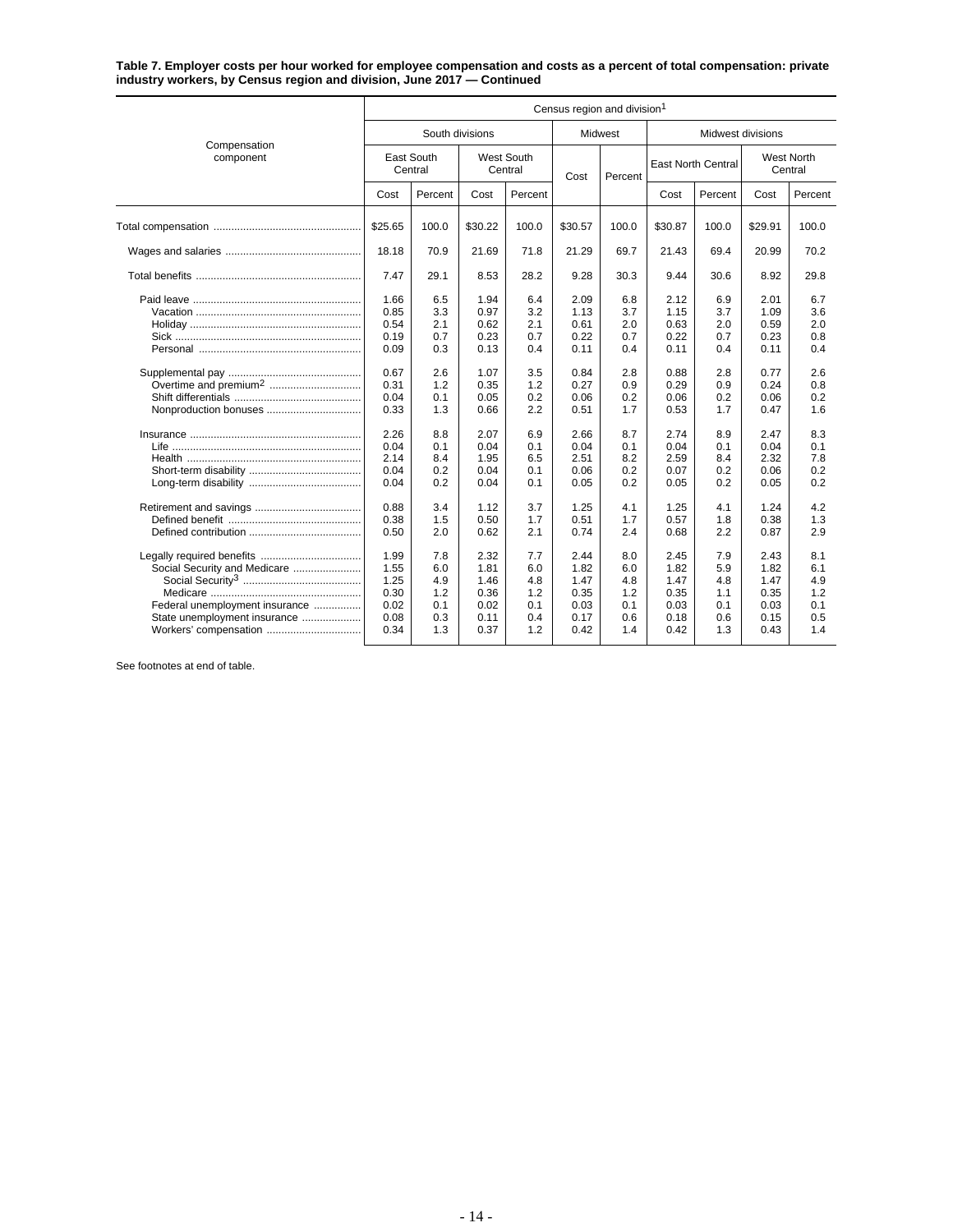|                                                                                                                         | Census region and division <sup>1</sup>                      |                                                             |                                                              |                                                             |                                                              |                                                      |  |  |  |  |
|-------------------------------------------------------------------------------------------------------------------------|--------------------------------------------------------------|-------------------------------------------------------------|--------------------------------------------------------------|-------------------------------------------------------------|--------------------------------------------------------------|------------------------------------------------------|--|--|--|--|
| Compensation                                                                                                            |                                                              | West                                                        | West divisions                                               |                                                             |                                                              |                                                      |  |  |  |  |
| component                                                                                                               |                                                              | Percent                                                     |                                                              | Mountain                                                    | Pacific                                                      |                                                      |  |  |  |  |
|                                                                                                                         |                                                              |                                                             | Cost                                                         | Percent                                                     | Cost                                                         | Percent                                              |  |  |  |  |
|                                                                                                                         | \$34.61                                                      | 100.0                                                       | \$29.90                                                      | 100.0                                                       | \$36.93                                                      | 100.0                                                |  |  |  |  |
|                                                                                                                         | 24.46                                                        | 70.7                                                        | 21.61                                                        | 72.3                                                        | 25.86                                                        | 70.0                                                 |  |  |  |  |
|                                                                                                                         | 10.15                                                        | 29.3                                                        | 8.29                                                         | 27.7                                                        | 11.07                                                        | 30.0                                                 |  |  |  |  |
| Overtime and premium <sup>2</sup>                                                                                       | 2.30<br>1.16<br>0.72<br>0.31<br>0.11<br>0.89<br>0.23<br>0.04 | 6.6<br>3.4<br>2.1<br>0.9<br>0.3<br>2.6<br>0.7<br>0.1<br>1.8 | 1.87<br>0.97<br>0.55<br>0.23<br>0.12<br>0.78<br>0.22<br>0.03 | 6.2<br>3.3<br>1.8<br>0.8<br>0.4<br>2.6<br>0.8<br>0.1<br>1.7 | 2.51<br>1.26<br>0.80<br>0.35<br>0.11<br>0.94<br>0.24<br>0.04 | 6.8<br>3.4<br>2.2<br>0.9<br>0.3<br>2.5<br>0.6<br>0.1 |  |  |  |  |
|                                                                                                                         | 0.62<br>2.63<br>0.04<br>2.51<br>0.04<br>0.04                 | 7.6<br>0.1<br>7.2<br>0.1<br>0.1                             | 0.52<br>2.18<br>0.04<br>2.05<br>0.04<br>0.04                 | 7.3<br>0.1<br>6.9<br>0.1<br>0.1                             | 0.67<br>2.84<br>0.04<br>2.73<br>0.03<br>0.04                 | 1.8<br>7.7<br>0.1<br>7.4<br>0.1<br>0.1               |  |  |  |  |
|                                                                                                                         | 1.45<br>0.70<br>0.75                                         | 4.2<br>2.0<br>2.2                                           | 1.07<br>0.34<br>0.73                                         | 3.6<br>1.1<br>2.4                                           | 1.64<br>0.88<br>0.75                                         | 4.4<br>2.4<br>2.0                                    |  |  |  |  |
| Social Security and Medicare<br>Federal unemployment insurance<br>State unemployment insurance<br>Workers' compensation | 2.89<br>2.02<br>1.62<br>0.40<br>0.07<br>0.20<br>0.61         | 8.4<br>5.8<br>4.7<br>1.2<br>0.2<br>0.6<br>1.8               | 2.39<br>1.81<br>1.46<br>0.35<br>0.03<br>0.15<br>0.40         | 8.0<br>6.1<br>4.9<br>1.2<br>0.1<br>0.5<br>1.3               | 3.14<br>2.12<br>1.69<br>0.42<br>0.09<br>0.23<br>0.71         | 8.5<br>5.7<br>4.6<br>1.1<br>0.2<br>0.6<br>1.9        |  |  |  |  |

#### **Table 7. Employer costs per hour worked for employee compensation and costs as a percent of total compensation: private industry workers, by Census region and division, June 2017 — Continued**

<sup>1</sup> The Census divisions are defined as follows: New England: Connecticut, Maine, Massachusetts, New Hampshire, Rhode Island and Vermont; Middle Atlantic: New Jersey, New York, and Pennsylvania; South Atlantic: Delaware, District of Columbia, Florida, Georgia, Maryland, North Carolina, South Carolina, Virginia, and West Virginia; East South Central: Alabama, Kentucky, Mississippi, and Tennessee; West South Central: Arkansas, Louisiana, Oklahoma, and Texas; East North Central: Illinois, Indiana, Michigan, Ohio, and Wisconsin; West North Central: Iowa, Kansas, Minnesota, Missouri, Nebraska, North Dakota, and South Dakota; Mountain: Arizona, Colorado, Idaho, Montana, Nevada, New Mexico, Utah, and Wyoming; and Pacific: Alaska, California,

Hawaii, Oregon, and Washington.<br>
<sup>2</sup> Includes premium pay (such as overtime, weekends, and holidays) for work in addition to the regular work<br>
schedule.

3 Social Security refers to the Old-Age, Survivors, and Disability Insurance (OASDI) program.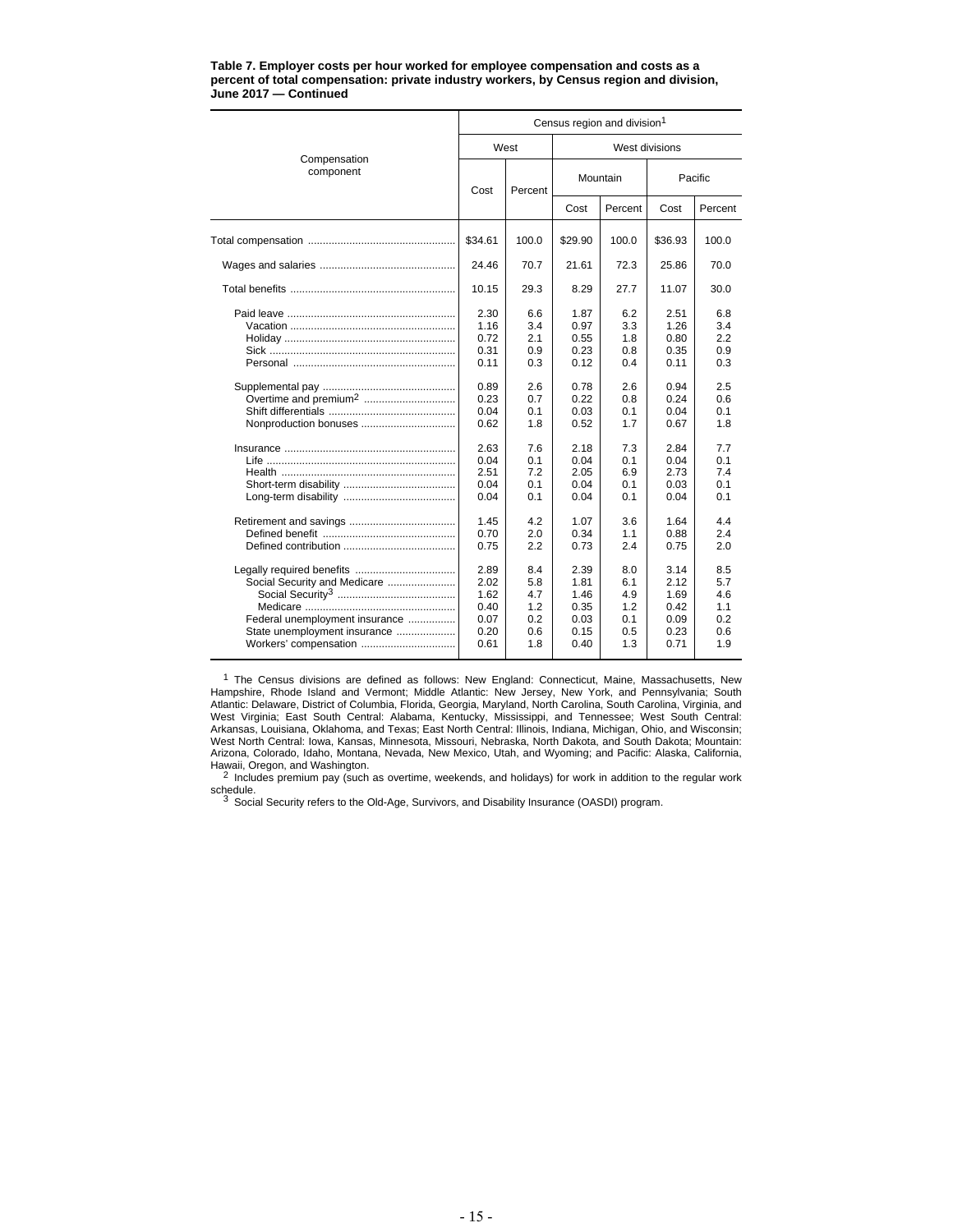#### **Table 8. Employer costs per hour worked for employee compensation and costs as a percent of total compensation: private industry workers, by establishment employment size, June 2017**

|                                                                                                                         |                                                      |                                               |                                                      | 1-99 workers                                  |                                                      |                                               | 100 workers or more                                  |                                               |                                                      |                                               |                                                      |                                               |
|-------------------------------------------------------------------------------------------------------------------------|------------------------------------------------------|-----------------------------------------------|------------------------------------------------------|-----------------------------------------------|------------------------------------------------------|-----------------------------------------------|------------------------------------------------------|-----------------------------------------------|------------------------------------------------------|-----------------------------------------------|------------------------------------------------------|-----------------------------------------------|
| Compensation<br>component                                                                                               |                                                      | 1-99 workers                                  |                                                      | 1-49 workers                                  |                                                      | 50-99 workers                                 |                                                      | 100 workers or<br>more                        |                                                      | 100-499 workers                               |                                                      | 500 workers or<br>more                        |
|                                                                                                                         | Cost                                                 | Percent                                       | Cost                                                 | Percent                                       | Cost                                                 | Percent                                       | Cost                                                 | Percent                                       | Cost                                                 | Percent                                       | Cost                                                 | Percent                                       |
|                                                                                                                         | \$28.34                                              | 100.0                                         | \$27.45                                              | 100.0                                         | \$30.93                                              | 100.0                                         | \$39.17                                              | 100.0                                         | \$32.82                                              | 100.0                                         | \$48.75                                              | 100.0                                         |
|                                                                                                                         | 20.52                                                | 72.4                                          | 20.15                                                | 73.4                                          | 21.58                                                | 69.8                                          | 26.32                                                | 67.2                                          | 22.72                                                | 69.2                                          | 31.76                                                | 65.1                                          |
|                                                                                                                         | 7.83                                                 | 27.6                                          | 7.30                                                 | 26.6                                          | 9.35                                                 | 30.2                                          | 12.85                                                | 32.8                                          | 10.10                                                | 30.8                                          | 17.00                                                | 34.9                                          |
| Overtime and premium <sup>1</sup>                                                                                       | 1.66<br>0.85<br>0.52<br>0.20<br>0.09<br>1.04<br>0.20 | 5.8<br>3.0<br>1.8<br>0.7<br>0.3<br>3.7<br>0.7 | 1.55<br>0.78<br>0.50<br>0.19<br>0.08<br>0.97<br>0.18 | 5.6<br>2.9<br>1.8<br>0.7<br>0.3<br>3.5<br>0.7 | 1.98<br>1.02<br>0.60<br>0.25<br>0.11<br>1.26<br>0.24 | 6.4<br>3.3<br>1.9<br>0.8<br>0.3<br>4.1<br>0.8 | 3.08<br>1.60<br>0.90<br>0.38<br>0.19<br>1.35<br>0.35 | 7.9<br>4.1<br>2.3<br>1.0<br>0.5<br>3.4<br>0.9 | 2.34<br>1.22<br>0.71<br>0.26<br>0.15<br>0.96<br>0.33 | 7.1<br>3.7<br>2.2<br>0.8<br>0.5<br>2.9<br>1.0 | 4.20<br>2.17<br>1.20<br>0.57<br>0.26<br>1.93<br>0.39 | 8.6<br>4.5<br>2.5<br>1.2<br>0.5<br>4.0<br>0.8 |
| Nonproduction bonuses                                                                                                   | (2)<br>0.83                                          | $\binom{3}{ }$<br>2.9                         | (2)<br>0.78                                          | (3)<br>2.8                                    | 0.04<br>0.99                                         | 0.1<br>3.2                                    | 0.12<br>0.88                                         | 0.3<br>2.2                                    | 0.06<br>0.57                                         | 0.2<br>1.7                                    | 0.19<br>1.35                                         | 0.4<br>2.8                                    |
|                                                                                                                         | 1.90<br>0.03<br>1.81<br>0.03<br>0.03                 | 6.7<br>0.1<br>6.4<br>0.1<br>0.1               | 1.74<br>0.03<br>1.65<br>0.03<br>0.03                 | 6.3<br>0.1<br>6.0<br>0.1<br>0.1               | 2.38<br>0.04<br>2.26<br>0.05<br>0.04                 | 7.7<br>0.1<br>7.3<br>0.1<br>0.1               | 3.56<br>0.06<br>3.34<br>0.09<br>0.07                 | 9.1<br>0.1<br>8.5<br>0.2<br>0.2               | 2.86<br>0.05<br>2.69<br>0.07<br>0.05                 | 8.7<br>0.1<br>8.2<br>0.2<br>0.1               | 4.62<br>0.07<br>4.33<br>0.12<br>0.10                 | 9.5<br>0.1<br>8.9<br>0.3<br>0.2               |
|                                                                                                                         | 0.84<br>0.34<br>0.50                                 | 3.0<br>1.2<br>1.8                             | 0.68<br>0.25<br>0.43                                 | 2.5<br>0.9<br>1.6                             | 1.30<br>0.59<br>0.71                                 | 4.2<br>1.9<br>2.3                             | 1.99<br>0.96<br>1.03                                 | 5.1<br>2.4<br>2.6                             | 1.36<br>0.61<br>0.75                                 | 4.1<br>1.9<br>2.3                             | 2.94<br>1.48<br>1.46                                 | 6.0<br>3.0<br>3.0                             |
| Social Security and Medicare<br>Federal unemployment insurance<br>State unemployment insurance<br>Workers' compensation | 2.38<br>1.69<br>1.35<br>0.34<br>0.04<br>0.17<br>0.48 | 8.4<br>5.9<br>4.7<br>1.2<br>0.1<br>0.6<br>1.7 | 2.37<br>1.66<br>1.33<br>0.33<br>0.04<br>0.18<br>0.49 | 8.6<br>6.1<br>4.9<br>1.2<br>0.1<br>0.6<br>1.8 | 2.43<br>1.75<br>1.38<br>0.36<br>0.03<br>0.17<br>0.48 | 7.8<br>5.6<br>4.5<br>1.2<br>0.1<br>0.5<br>1.5 | 2.88<br>2.23<br>1.79<br>0.44<br>0.03<br>0.17<br>0.45 | 7.3<br>5.7<br>4.6<br>1.1<br>0.1<br>0.4<br>1.1 | 2.59<br>1.92<br>1.54<br>0.38<br>0.03<br>0.18<br>0.45 | 7.9<br>5.8<br>4.7<br>1.1<br>0.1<br>0.6<br>1.4 | 3.31<br>2.70<br>2.15<br>0.54<br>0.03<br>0.15<br>0.44 | 6.8<br>5.5<br>4.4<br>1.1<br>0.1<br>0.3<br>0.9 |

1 Includes premium pay (such as overtime, weekends, and holidays) for work in addition to the regular work schedule.<br>
2 Cost per hour worked is \$0.01 or less.<br>
3 Less than .05 percent.<br>
4 Social Security refers to the Old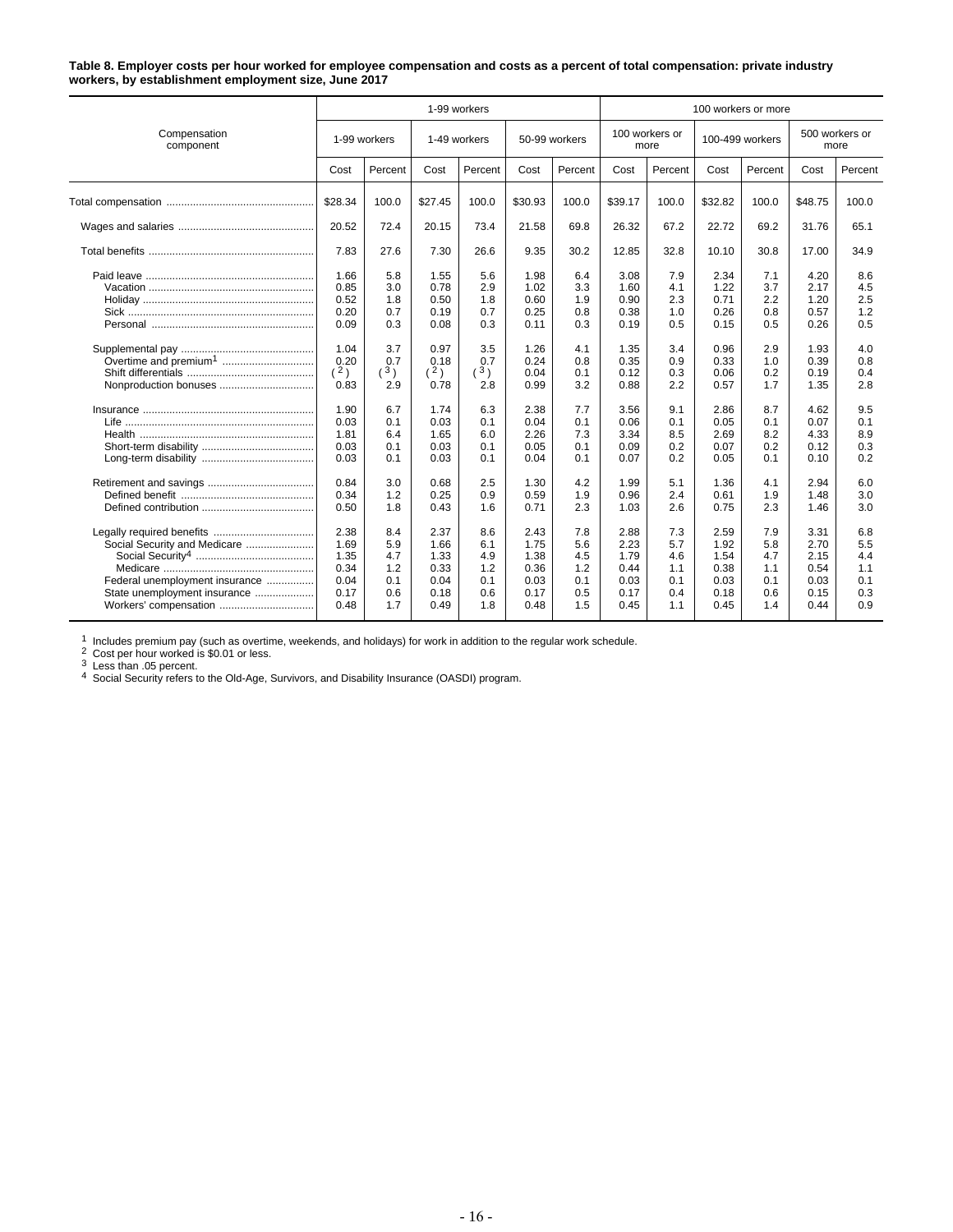**Table 9. Employer costs per hour worked for employee compensation and costs as a percent of total compensation: private industry workers, goods-producing and service-providing industries, by occupational group, June 2017**

|                                                                                                                           |                            |                          | Benefit costs |               |                               |              |                                   |                                 |
|---------------------------------------------------------------------------------------------------------------------------|----------------------------|--------------------------|---------------|---------------|-------------------------------|--------------|-----------------------------------|---------------------------------|
| Series                                                                                                                    | Total<br>compen-<br>sation | Wages<br>and<br>salaries | Total         | Paid<br>leave | Supple-<br>mental<br>pay      | Insurance    | Retire-<br>ment<br>and<br>savings | Legally<br>required<br>benefits |
|                                                                                                                           |                            |                          |               |               | Cost per hour worked          |              |                                   |                                 |
|                                                                                                                           |                            |                          |               |               |                               |              |                                   |                                 |
|                                                                                                                           | \$33.26                    | \$23.15                  | \$10.11       | \$2.30        | \$1.18                        | \$2.66       | \$1.36                            | \$2.61                          |
|                                                                                                                           | 59.24                      | 40.67                    | 18.56         | 5.02          | 2.66                          | 4.23         | 2.80                              | 3.85                            |
|                                                                                                                           | 71.73                      | 48.06                    | 23.66         | 6.35          | 5.12                          | 4.63         | 3.19                              | 4.37                            |
|                                                                                                                           | 52.72                      | 36.82                    | 15.90         | 4.33          | 1.38                          | 4.02         | 2.60                              | 3.58                            |
|                                                                                                                           | 24.72<br>24.21             | 17.68<br>18.12           | 7.04<br>6.10  | 1.59<br>1.40  | 0.64<br>0.64                  | 2.19<br>1.55 | 0.74<br>0.63                      | 1.89<br>1.88                    |
|                                                                                                                           | 25.07                      | 17.38                    | 7.68          | 1.72          | 0.64                          | 2.62         | 0.81                              | 1.90                            |
|                                                                                                                           | 15.47                      | 11.84                    | 3.63          | 0.58          | 0.24                          | 0.93         | 0.25                              | 1.63                            |
| Natural resources, construction, and maintenance                                                                          | 35.68                      | 24.13                    | 11.55         | 1.81          | 1.05                          | 3.19         | 2.00                              | 3.49                            |
| Construction, extraction, farming, fishing, and forestry <sup>1</sup>                                                     | 37.37                      | 25.04                    | 12.34         | 1.44          | 1.00                          | 3.23         | 2.61                              | 4.06                            |
|                                                                                                                           | 34.09                      | 23.27                    | 10.82         | 2.16          | 1.09                          | 3.16         | 1.43                              | 2.96                            |
| Production, transportation, and material moving                                                                           | 27.89                      | 18.51                    | 9.38          | 1.66          | 1.00                          | 2.90         | 1.21                              | 2.60                            |
|                                                                                                                           | 26.98                      | 18.10                    | 8.88          | 1.63          | 1.12                          | 2.84         | 0.91                              | 2.38                            |
|                                                                                                                           | 28.77                      | 18.91                    | 9.86          | 1.70          | 0.88                          | 2.97         | 1.49                              | 2.82                            |
|                                                                                                                           | 39.70                      | 26.40                    | 13.30         | 2.58          | 1.48                          | 3.70         | 2.22                              | 3.33                            |
|                                                                                                                           | 70.83                      | 47.37                    | 23.46         | 6.10          | 2.57                          | 5.24         | 4.96                              | 4.59                            |
|                                                                                                                           | 33.86                      | 23.42                    | 10.44         | 2.38          | 1.04                          | 3.22         | 1.19                              | 2.63                            |
| Natural resources, construction, and maintenance                                                                          | 37.72                      | 25.08                    | 12.63         | 1.58          | 1.18                          | 3.45         | 2.53                              | 3.89                            |
| Production, transportation, and material moving                                                                           | 28.86                      | 18.85                    | 10.02         | 1.75          | 1.31                          | 3.34         | 1.05                              | 2.57                            |
|                                                                                                                           | 31.94                      | 22.48                    | 9.45          | 2.25          | 1.12                          | 2.44         | 1.19                              | 2.46                            |
|                                                                                                                           | 57.63                      | 39.75                    | 17.88         | 4.87          | 2.67                          | 4.09         | 2.50                              | 3.75                            |
|                                                                                                                           | 24.11                      | 17.29                    | 6.81          | 1.53          | 0.61                          | 2.12         | 0.71                              | 1.84                            |
|                                                                                                                           | 15.44                      | 11.82                    | 3.62          | 0.57          | 0.24                          | 0.93         | 0.25                              | 1.62                            |
| Natural resources, construction, and maintenance                                                                          | 33.05                      | 22.89                    | 10.15         | 2.11          | 0.88                          | 2.86         | 1.32                              | 2.98                            |
| Production, transportation, and material moving                                                                           | 27.16                      | 18.26                    | 8.90          | 1.60          | 0.76                          | 2.58         | 1.32                              | 2.63                            |
|                                                                                                                           |                            |                          |               |               | Percent of total compensation |              |                                   |                                 |
|                                                                                                                           |                            |                          |               |               |                               |              |                                   |                                 |
|                                                                                                                           | 100.0                      | 69.6                     | 30.4          | 6.9           | 3.5                           | 8.0          | 4.1                               | 7.8                             |
|                                                                                                                           | 100.0                      | 68.7                     | 31.3          | 8.5           | 4.5                           | 7.1          | 4.7                               | 6.5                             |
|                                                                                                                           | 100.0                      | 67.0                     | 33.0          | 8.8           | 7.1                           | 6.5          | 4.5                               | 6.1                             |
|                                                                                                                           | 100.0                      | 69.8                     | 30.2          | 8.2           | 2.6                           | 7.6          | 4.9                               | 6.8                             |
|                                                                                                                           | 100.0                      | 71.5                     | 28.5          | 6.4           | 2.6                           | 8.8          | 3.0                               | 7.7                             |
|                                                                                                                           | 100.0                      | 74.8                     | 25.2          | 5.8           | 2.7                           | 6.4          | 2.6                               | 7.7                             |
|                                                                                                                           | 100.0                      | 69.3                     | 30.7          | 6.8           | 2.5                           | 10.4         | 3.2                               | 7.6                             |
|                                                                                                                           | 100.0<br>100.0             | 76.5<br>67.6             | 23.5<br>32.4  | 3.7<br>5.1    | 1.6<br>2.9                    | 6.0<br>9.0   | 1.6<br>5.6                        | 10.5<br>9.8                     |
| Natural resources, construction, and maintenance<br>Construction, extraction, farming, fishing, and forestry <sup>1</sup> | 100.0                      | 67.0                     | 33.0          | 3.9           | 2.7                           | 8.6          | 7.0                               | 10.9                            |
|                                                                                                                           | 100.0                      | 68.3                     | 31.7          | 6.3           | 3.2                           | 9.3          | 4.2                               | 8.7                             |
| Production, transportation, and material moving                                                                           | 100.0                      | 66.4                     | 33.6          | 6.0           | 3.6                           | 10.4         | 4.3                               | 9.3                             |
|                                                                                                                           | 100.0                      | 67.1                     | 32.9          | 6.0           | 4.1                           | 10.5         | 3.4                               | 8.8                             |
|                                                                                                                           | 100.0                      | 65.7                     | 34.3          | 5.9           | 3.1                           | 10.3         | 5.2                               | 9.8                             |
|                                                                                                                           | 100.0                      | 66.5                     | 33.5          | 6.5           | 3.7                           | 9.3          | 5.6                               | 8.4                             |
|                                                                                                                           | 100.0                      | 66.9                     | 33.1          | 8.6           | 3.6                           | 7.4          | 7.0                               | 6.5                             |
|                                                                                                                           | 100.0                      | 69.2                     | 30.8          | 7.0           | 3.1                           | 9.5          | 3.5                               | 7.8                             |
| Natural resources, construction, and maintenance                                                                          | 100.0                      | 66.5                     | 33.5          | 4.2           | 3.1                           | 9.2          | 6.7                               | 10.3                            |
| Production, transportation, and material moving                                                                           | 100.0                      | 65.3                     | 34.7          | 6.1           | 4.5                           | 11.6         | 3.6                               | 8.9                             |
|                                                                                                                           | 100.0                      | 70.4                     | 29.6          | 7.0           | 3.5                           | 7.6          | 3.7                               | 7.7                             |
|                                                                                                                           | 100.0                      | 69.0                     | 31.0          | 8.4           | 4.6                           | 7.1          | 4.3                               | 6.5                             |
|                                                                                                                           | 100.0                      | 71.7                     | 28.3          | 6.4           | 2.5                           | 8.8          | 2.9                               | 7.6                             |
|                                                                                                                           | 100.0                      | 76.6                     | 23.4          | 3.7           | 1.6                           | 6.0          | 1.6                               | 10.5                            |
| Natural resources, construction, and maintenance                                                                          | 100.0                      | 69.3                     | 30.7          | 6.4           | 2.7                           | 8.7          | 4.0                               | 9.0                             |
| Production, transportation, and material moving                                                                           | 100.0                      | 67.2                     | 32.8          | 5.9           | 2.8                           | 9.5          | 4.9                               | 9.7                             |

<sup>1</sup> Farming, fishing, and forestry occupations were combined with construction and extraction occupational group as of December 2006.<br><sup>2</sup> Includes mining, construction, and manufacturing. The agriculture, forestry, farming professional and technical services; management of companies and enterprises; administrative and waste services; educational services; health care and social assistance; arts, entertainment and recreation; accommodation and food services; and other services, except public administration.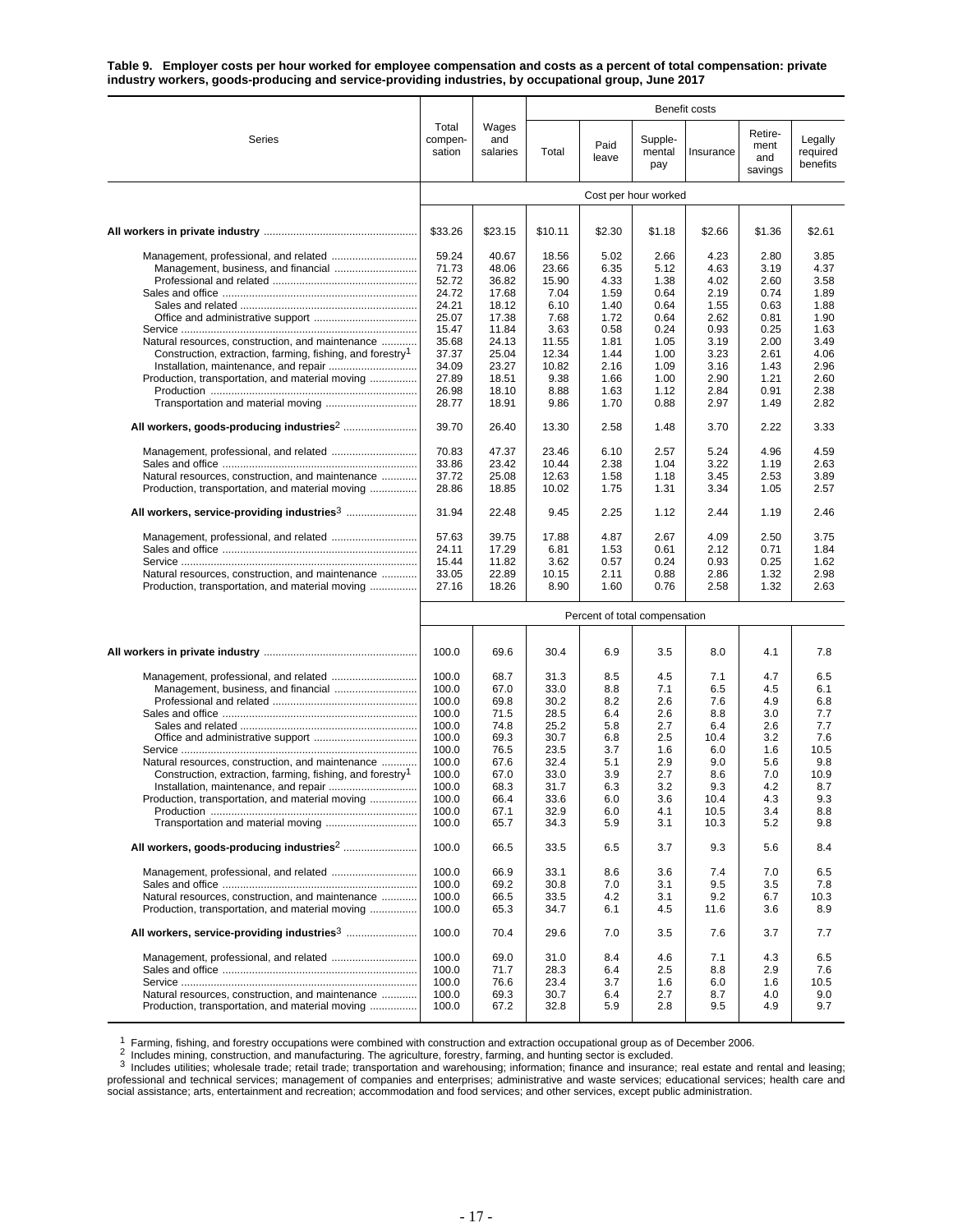#### **Table 10. Employer costs per hour worked for employee compensation and costs as a percent of total compensation: private industry workers, by industry group, June 2017**

|                                                        |                            |                          |                |                               |                          | <b>Benefit costs</b> |                                   |                                 |  |  |
|--------------------------------------------------------|----------------------------|--------------------------|----------------|-------------------------------|--------------------------|----------------------|-----------------------------------|---------------------------------|--|--|
| Series                                                 | Total<br>compen-<br>sation | Wages<br>and<br>salaries | Total          | Paid<br>leave                 | Supple-<br>mental<br>pay | Insurance            | Retire-<br>ment<br>and<br>savings | Legally<br>required<br>benefits |  |  |
|                                                        |                            |                          |                |                               | Cost per hour worked     |                      |                                   |                                 |  |  |
|                                                        |                            |                          |                |                               |                          |                      |                                   |                                 |  |  |
|                                                        | \$39.70                    | \$26.40                  | \$13.30        | \$2.58                        | \$1.48                   | \$3.70               | \$2.22                            | \$3.33                          |  |  |
|                                                        | 39.18                      | 27.20                    | 11.97          | 1.72                          | 1.08                     | 3.08                 | 2.15                              | 3.95                            |  |  |
|                                                        | 39.84<br>72.07             | 25.98<br>43.59           | 13.86<br>28.48 | 3.01<br>6.46                  | 1.64<br>4.23             | 4.00<br>7.58         | 2.20<br>5.71                      | 3.00<br>4.49                    |  |  |
| All workers, service-providing industries <sup>3</sup> | 31.94                      | 22.48                    | 9.45           | 2.25                          | 1.12                     | 2.44                 | 1.19                              | 2.46                            |  |  |
|                                                        |                            |                          |                |                               |                          |                      |                                   |                                 |  |  |
|                                                        | 27.68<br>36.55             | 19.46<br>25.83           | 8.22<br>10.72  | 1.75<br>2.65                  | 0.73<br>1.07             | 2.31<br>2.97         | 1.10<br>1.20                      | 2.33<br>2.83                    |  |  |
|                                                        | 19.13                      | 14.48                    | 4.65           | 0.92                          | 0.38                     | 1.28                 | 0.40                              | 1.66                            |  |  |
|                                                        | 40.61                      | 25.97                    | 14.65          | 2.95                          | 1.20                     | 4.30                 | 2.56                              | 3.63                            |  |  |
|                                                        | 62.13                      | 37.20                    | 24.93          | 5.37                          | 2.56                     | 6.36                 | 6.27                              | 4.36                            |  |  |
|                                                        | 55.13                      | 36.18                    | 18.95          | 5.07                          | 2.38                     | 5.28                 | 2.58                              | 3.63                            |  |  |
|                                                        | 47.58<br>53.15             | 31.18<br>34.29           | 16.40<br>18.86 | 4.03<br>4.68                  | 3.52<br>4.35             | 3.92<br>4.36         | 1.93<br>2.33                      | 2.98<br>3.14                    |  |  |
| Credit intermediation and related activities           | 42.33                      | 28.31                    | 14.02          | 3.77                          | 1.84                     | 3.88                 | 1.82                              | 2.71                            |  |  |
|                                                        | 48.48                      | 32.17                    | 16.31          | 4.26                          | 2.13                     | 4.38                 | 2.47                              | 3.06                            |  |  |
|                                                        | 30.60                      | 21.70                    | 8.89           | 2.07                          | 0.99                     | 2.60                 | 0.72                              | 2.52                            |  |  |
|                                                        | 40.66                      | 28.88                    | 11.78          | 2.91                          | 2.03                     | 2.48                 | 1.35                              | 3.00                            |  |  |
|                                                        | 51.99                      | 37.27                    | 14.72          | 4.36                          | 1.39                     | 3.52                 | 1.91                              | 3.54                            |  |  |
|                                                        | 23.01                      | 17.69                    | 5.32           | 0.98                          | 0.52                     | 1.16                 | 0.38<br>1.46                      | 2.28<br>2.54                    |  |  |
|                                                        | 35.10<br>44.27             | 24.65<br>32.06           | 10.45<br>12.21 | 2.75<br>3.13                  | 0.65<br>0.24             | 3.04<br>3.66         | 2.07                              | 3.11                            |  |  |
| Junior colleges, colleges, and universities            | 54.33                      | 38.08                    | 16.24          | 4.49                          | 0.34                     | 4.86                 | 3.02                              | 3.53                            |  |  |
|                                                        | 33.78                      | 23.58                    | 10.20          | 2.70                          | 0.72                     | 2.95                 | 1.38                              | 2.46                            |  |  |
|                                                        | 14.53                      | 11.44                    | 3.09           | 0.44                          | 0.14                     | 0.78                 | 0.21                              | 1.53                            |  |  |
|                                                        | 12.69                      | 10.15                    | 2.55           | 0.31                          | 0.12                     | 0.62                 | 0.12                              | 1.38                            |  |  |
|                                                        | 26.84                      | 19.44                    | 7.40           | 1.63                          | 0.37                     | 2.05                 | 1.11                              | 2.25                            |  |  |
|                                                        |                            |                          |                | Percent of total compensation |                          |                      |                                   |                                 |  |  |
|                                                        | 100.0                      | 66.5                     | 33.5           | 6.5                           | 3.7                      | 9.3                  | 5.6                               | 8.4                             |  |  |
|                                                        | 100.0                      | 69.4                     | 30.6           | 4.4                           | 2.8                      | 7.9                  | 5.5                               | 10.1                            |  |  |
|                                                        | 100.0                      | 65.2                     | 34.8           | 7.6                           | 4.1                      | 10.0                 | 5.5                               | 7.5                             |  |  |
|                                                        | 100.0                      | 60.5                     | 39.5           | 9.0                           | 5.9                      | 10.5                 | 7.9                               | 6.2                             |  |  |
| All workers, service-providing industries <sup>3</sup> | 100.0                      | 70.4                     | 29.6           | 7.0                           | 3.5                      | 7.6                  | 3.7                               | 7.7                             |  |  |
|                                                        | 100.0                      | 70.3                     | 29.7           | 6.3                           | 2.6                      | 8.3                  | 4.0                               | 8.4                             |  |  |
|                                                        | 100.0                      | 70.7                     | 29.3           | 7.2                           | 2.9                      | 8.1                  | 3.3                               | 7.8                             |  |  |
|                                                        | 100.0                      | 75.7                     | 24.3           | 4.8                           | 2.0                      | 6.7                  | 2.1                               | 8.7                             |  |  |
|                                                        | 100.0                      | 63.9                     | 36.1           | 7.3                           | 3.0                      | 10.6                 | 6.3                               | 8.9                             |  |  |
|                                                        | 100.0                      | 59.9                     | 40.1           | 8.6                           | 4.1                      | 10.2                 | 10.1                              | 7.0                             |  |  |
|                                                        | 100.0                      | 65.6                     | 34.4           | 9.2                           | 4.3                      | 9.6                  | 4.7                               | 6.6                             |  |  |
|                                                        | 100.0                      | 65.5                     | 34.5           | 8.5                           | 7.4                      | 8.2                  | 4.1                               | 6.3                             |  |  |
| Credit intermediation and related activities           | 100.0<br>100.0             | 64.5<br>66.9             | 35.5<br>33.1   | 8.8<br>8.9                    | 8.2<br>4.4               | 8.2<br>9.2           | 4.4<br>4.3                        | 5.9<br>6.4                      |  |  |
|                                                        | 100.0                      | 66.4                     | 33.6           | 8.8                           | 4.4                      | 9.0                  | 5.1                               | 6.3                             |  |  |
|                                                        | 100.0                      | 70.9                     | 29.1           | 6.8                           | 3.2                      | 8.5                  | 2.3                               | 8.2                             |  |  |
|                                                        | 100.0                      | 71.0                     | 29.0           | 7.2                           | 5.0                      | 6.1                  | 3.3                               | 7.4                             |  |  |
|                                                        | 100.0                      | 71.7                     | 28.3           | 8.4                           | 2.7                      | 6.8                  | 3.7                               | 6.8                             |  |  |
|                                                        | 100.0                      | 76.9                     | 23.1           | 4.3                           | 2.3                      | 5.0                  | 1.7                               | 9.9                             |  |  |
|                                                        | 100.0<br>100.0             | 70.2<br>72.4             | 29.8<br>27.6   | 7.8<br>7.1                    | 1.9<br>0.5               | 8.7<br>8.3           | 4.2<br>4.7                        | 7.2<br>7.0                      |  |  |
| Junior colleges, colleges, and universities            | 100.0                      | 70.1                     | 29.9           | 8.3                           | 0.6                      | 9.0                  | 5.5                               | 6.5                             |  |  |
|                                                        | 100.0                      | 69.8                     | 30.2           | 8.0                           | 2.1                      | 8.7                  | 4.1                               | 7.3                             |  |  |
|                                                        | 100.0                      | 78.7                     | 21.3           | 3.0                           | 0.9                      | 5.3                  | 1.4                               | 10.6                            |  |  |
|                                                        | 100.0                      | 79.9                     | 20.1           | 2.4                           | 0.9                      | 4.9                  | 0.9                               | 10.9                            |  |  |
|                                                        | 100.0                      | 72.4                     | 27.6           | 6.1                           | 1.4                      | 7.6                  | 4.1                               | 8.4                             |  |  |

<sup>1</sup> Includes mining, construction, and manufacturing. The agriculture, forestry, farming, and hunting sector is excluded.<br><sup>2</sup> Data are available beginning with December 2006.<br><sup>3</sup> Includes utilities; wholesale trade; retai professional and technical services; management of companies and enterprises; administrative and waste services; educational services; health care and social assistance; arts, entertainment and recreation; accommodation and food services; and other services, except public administration.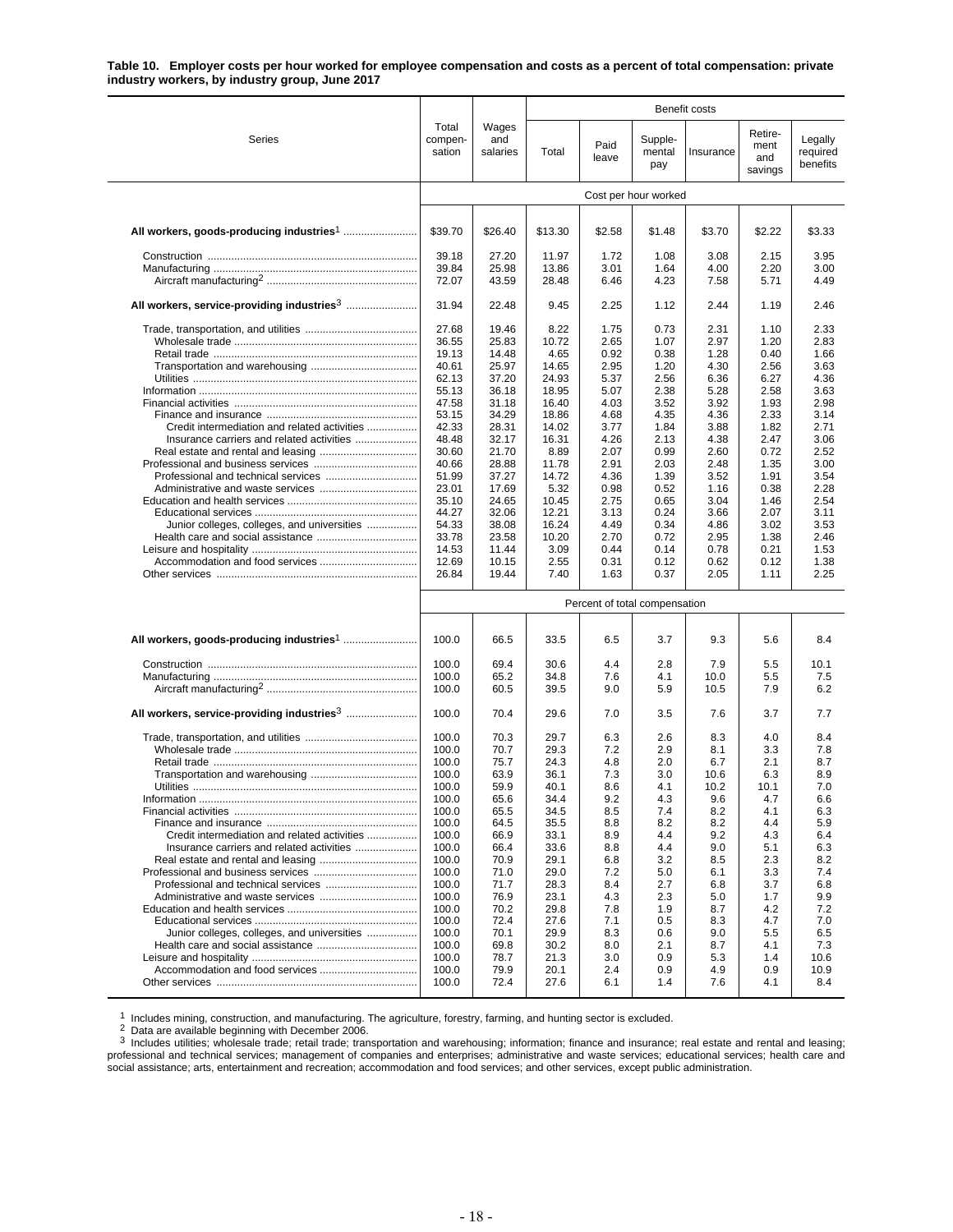**Table 11. Employer costs per hour worked for employee compensation and costs as a percent of total compensation: private industry workers, by occupational group and full-time and part-time status, June 2017**

|                                                                       |                            |                          |              |                               |                          | Benefit costs |                                   |                                 |
|-----------------------------------------------------------------------|----------------------------|--------------------------|--------------|-------------------------------|--------------------------|---------------|-----------------------------------|---------------------------------|
| Series                                                                | Total<br>compen-<br>sation | Wages<br>and<br>salaries | Total        | Paid<br>leave                 | Supple-<br>mental<br>pay | Insurance     | Retire-<br>ment<br>and<br>savings | Legally<br>required<br>benefits |
|                                                                       | Cost per hour worked       |                          |              |                               |                          |               |                                   |                                 |
|                                                                       |                            |                          |              |                               |                          |               |                                   |                                 |
|                                                                       | \$39.16                    | \$26.63                  | \$12.53      | \$2.97                        | \$1.53                   | \$3.38        | \$1.73                            | \$2.92                          |
|                                                                       | 61.85                      | 41.93                    | 19.92        | 5.45                          | 2.94                     | 4.59          | 3.02                              | 3.93                            |
|                                                                       | 72.28                      | 48.32                    | 23.96        | 6.43                          | 5.21                     | 4.69          | 3.24                              | 4.39                            |
|                                                                       | 55.36                      | 37.96                    | 17.41        | 4.83                          | 1.53                     | 4.52          | 2.88                              | 3.64                            |
|                                                                       | 29.57                      | 20.54                    | 9.03         | 2.16                          | 0.85                     | 2.90          | 0.98                              | 2.14                            |
|                                                                       | 34.56                      | 24.98                    | 9.58         | 2.44                          | 1.07                     | 2.54          | 1.07                              | 2.45                            |
|                                                                       | 27.34<br>18.95             | 18.55<br>13.58           | 8.79<br>5.37 | 2.03<br>1.04                  | 0.75<br>0.40             | 3.07<br>1.70  | 0.94<br>0.44                      | 2.00<br>1.78                    |
| Natural resources, construction, and maintenance                      | 36.48                      | 24.49                    | 11.99        | 1.90                          | 1.10                     | 3.36          | 2.08                              | 3.54                            |
| Construction, extraction, farming, fishing, and forestry <sup>1</sup> | 38.21                      | 25.42                    | 12.78        | 1.51                          | 1.06                     | 3.39          | 2.71                              | 4.12                            |
|                                                                       | 34.90                      | 23.64                    | 11.26        | 2.27                          | 1.14                     | 3.33          | 1.51                              | 3.01                            |
| Production, transportation, and material moving                       | 30.06                      | 19.76                    | 10.30        | 1.91                          | 1.14                     | 3.26          | 1.28                              | 2.70                            |
|                                                                       | 28.16                      | 18.67                    | 9.49         | 1.76                          | 1.21                     | 3.09          | 1.00                              | 2.43                            |
|                                                                       | 32.34                      | 21.08                    | 11.26        | 2.09                          | 1.07                     | 3.45          | 1.62                              | 3.03                            |
|                                                                       | 17.28                      | 13.74                    | 3.54         | 0.50                          | 0.23                     | 0.68          | 0.37                              | 1.76                            |
|                                                                       |                            |                          |              |                               |                          |               |                                   |                                 |
|                                                                       | 40.78                      | 31.81                    | 8.97         | 2.00                          | 0.70                     | 1.72          | 1.27                              | 3.29                            |
|                                                                       | 40.59                      | 31.61                    | 8.98         | 2.00                          | 0.70                     | 1.72          | 1.31                              | 3.26                            |
|                                                                       | 14.37                      | 11.58                    | 2.79         | 0.37                          | 0.18                     | 0.66          | 0.22                              | 1.36                            |
|                                                                       | 13.02                      | 10.69                    | 2.33         | 0.27                          | 0.17                     | 0.49          | 0.15                              | 1.25                            |
|                                                                       | 16.49                      | 12.98                    | 3.51         | 0.54                          | 0.20                     | 0.92          | 0.32                              | 1.53                            |
|                                                                       | 12.49                      | 10.35                    | 2.14         | 0.17                          | 0.11                     | 0.28          | 0.09                              | 1.49                            |
| Production, transportation, and material moving                       | 17.65                      | 12.61                    | 5.04         | 0.50                          | 0.30                     | 1.24          | 0.86                              | 2.14                            |
|                                                                       | 18.53                      | 12.69                    | 5.84         | 0.57                          | 0.34                     | 1.58          | 1.12                              | 2.23                            |
|                                                                       |                            |                          |              | Percent of total compensation |                          |               |                                   |                                 |
|                                                                       | 100.0                      | 68.0                     | 32.0         | 7.6                           | 3.9                      | 8.6           | 4.4                               | 7.5                             |
|                                                                       | 100.0                      | 67.8                     | 32.2         | 8.8                           | 4.8                      | 7.4           | 4.9                               | 6.4                             |
|                                                                       | 100.0                      | 66.8                     | 33.2         | 8.9                           | 7.2                      | 6.5           | 4.5                               | 6.1                             |
|                                                                       | 100.0                      | 68.6                     | 31.4         | 8.7                           | 2.8                      | 8.2           | 5.2                               | 6.6                             |
|                                                                       | 100.0                      | 69.5                     | 30.5         | 7.3                           | 2.9                      | 9.8           | 3.3                               | 7.2                             |
|                                                                       | 100.0                      | 72.3                     | 27.7         | 7.1                           | 3.1                      | 7.3           | 3.1                               | 7.1                             |
|                                                                       | 100.0                      | 67.9                     | 32.1         | 7.4                           | 2.8                      | 11.2          | 3.4                               | 7.3                             |
|                                                                       | 100.0                      | 71.7                     | 28.3         | 5.5                           | 2.1                      | 9.0           | 2.3                               | 9.4                             |
| Natural resources, construction, and maintenance                      | 100.0                      | 67.1                     | 32.9         | 5.2                           | 3.0                      | 9.2           | 5.7                               | 9.7                             |
| Construction, extraction, farming, fishing, and forestry <sup>1</sup> | 100.0                      | 66.5                     | 33.5         | 4.0                           | 2.8                      | 8.9           | 7.1                               | 10.8                            |
|                                                                       | 100.0                      | 67.7                     | 32.3         | 6.5                           | 3.3                      | 9.5           | 4.3                               | 8.6                             |
| Production, transportation, and material moving                       | 100.0                      | 65.7                     | 34.3         | 6.4                           | 3.8                      | 10.8          | 4.3                               | 9.0                             |
|                                                                       | 100.0<br>100.0             | 66.3<br>65.2             | 33.7<br>34.8 | 6.3<br>6.5                    | 4.3<br>3.3               | 11.0<br>10.7  | 3.5<br>5.0                        | 8.6<br>9.4                      |
|                                                                       | 100.0                      | 79.5                     | 20.5         | 2.9                           | 1.3                      | 4.0           | 2.1                               | 10.2                            |
|                                                                       |                            |                          |              |                               |                          |               |                                   |                                 |
|                                                                       | 100.0                      | 78.0                     | 22.0         | 4.9                           | 1.7                      | 4.2           | 3.1                               | 8.1                             |
|                                                                       | 100.0                      | 77.9                     | 22.1         | 4.9                           | 1.7                      | 4.2           | 3.2                               | 8.0                             |
|                                                                       | 100.0                      | 80.6                     | 19.4         | 2.6                           | 1.3                      | 4.6           | 1.5                               | 9.5                             |
|                                                                       | 100.0                      | 82.1                     | 17.9         | 2.0                           | 1.3                      | 3.7           | 1.2                               | 9.6                             |
|                                                                       | 100.0                      | 78.7                     | 21.3         | 3.3                           | 1.2                      | 5.6           | 1.9                               | 9.3                             |
|                                                                       | 100.0                      | 82.8                     | 17.2         | 1.4                           | 0.9                      | 2.2           | 0.7                               | 11.9                            |
| Production, transportation, and material moving                       | 100.0<br>100.0             | 71.5<br>68.5             | 28.5<br>31.5 | 2.8<br>3.1                    | 1.7<br>1.8               | 7.0<br>8.5    | 4.8<br>6.0                        | 12.1<br>12.1                    |

<sup>1</sup> Farming, fishing, and forestry occupations were combined with construction and extraction occupational group as of December 2006.<br>Note: The sum of individual items may not equal totals due to rounding.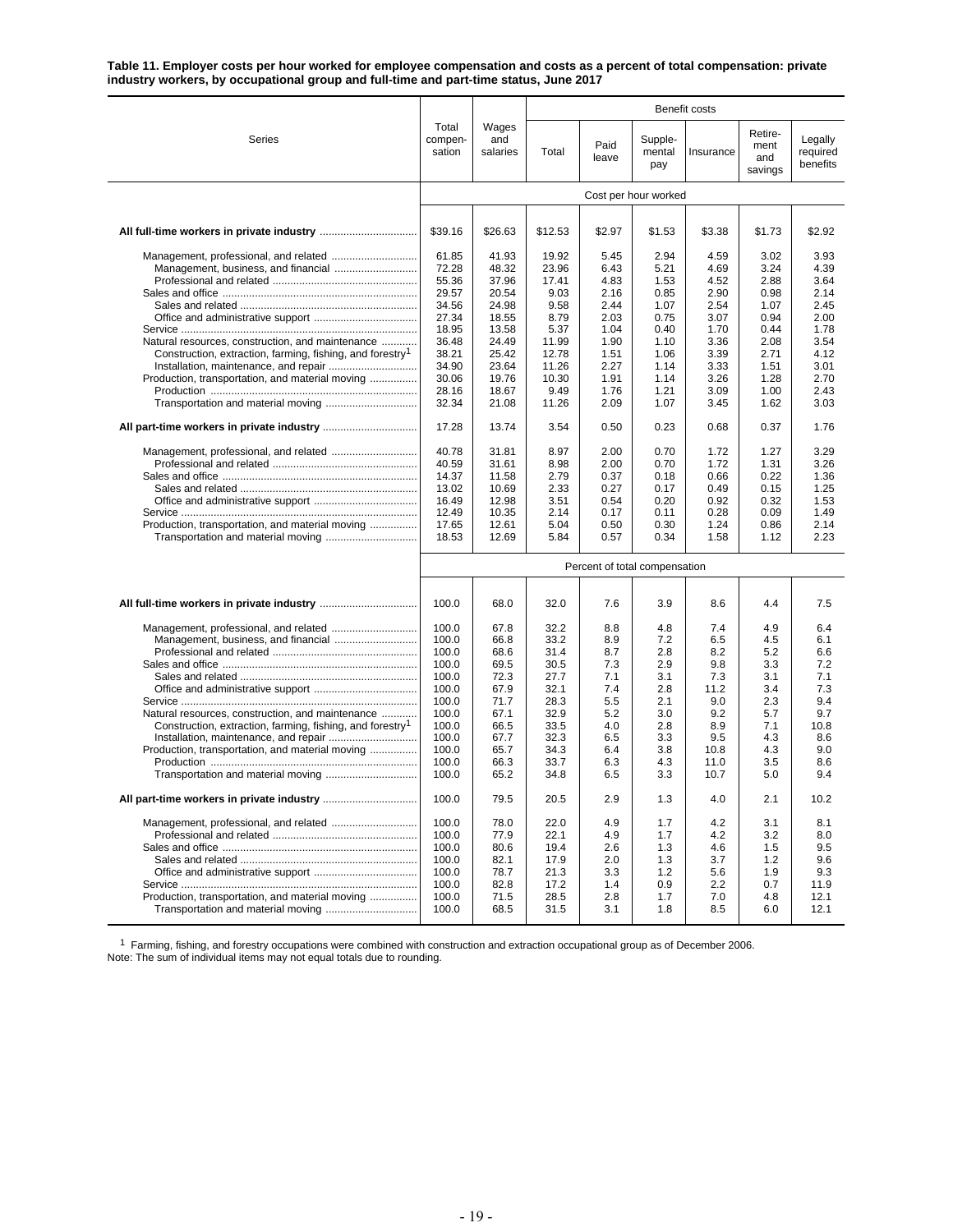|                                           |                            |                          |         |                               |                          | Benefit costs |                                   |                                 |  |  |
|-------------------------------------------|----------------------------|--------------------------|---------|-------------------------------|--------------------------|---------------|-----------------------------------|---------------------------------|--|--|
| <b>Series</b>                             | Total<br>compen-<br>sation | Wages<br>and<br>salaries | Total   | Paid<br>leave                 | Supple-<br>mental<br>pay | Insurance     | Retire-<br>ment<br>and<br>savings | Legally<br>required<br>benefits |  |  |
|                                           | Cost per hour worked       |                          |         |                               |                          |               |                                   |                                 |  |  |
|                                           |                            |                          |         |                               |                          |               |                                   |                                 |  |  |
| All full-time workers in private industry | \$39.16                    | \$26.63                  | \$12.53 | \$2.97                        | \$1.53                   | \$3.38        | \$1.73                            | \$2.92                          |  |  |
|                                           | 40.30                      | 26.69                    | 13.61   | 2.65                          | 1.52                     | 3.81          | 2.29                              | 3.34                            |  |  |
|                                           | 40.26                      | 27.76                    | 12.51   | 1.83                          | 1.14                     | 3.26          | 2.27                              | 4.00                            |  |  |
|                                           | 40.22                      | 26.18                    | 14.04   | 3.06                          | 1.66                     | 4.06          | 2.24                              | 3.02                            |  |  |
|                                           | 38.83                      | 26.61                    | 12.22   | 3.06                          | 1.54                     | 3.26          | 1.57                              | 2.79                            |  |  |
| Trade, transportation, and utilities      | 34.93                      | 24.00                    | 10.93   | 2.52                          | 1.01                     | 3.13          | 1.48                              | 2.79                            |  |  |
|                                           | 57.82                      | 37.75                    | 20.07   | 5.39                          | 2.53                     | 5.63          | 2.74                              | 3.78                            |  |  |
|                                           | 50.37                      | 32.82                    | 17.55   | 4.36                          | 3.84                     | 4.18          | 2.07                              | 3.09                            |  |  |
| Professional and business services        | 44.68                      | 31.18                    | 13.50   | 3.45                          | 2.37                     | 2.92          | 1.58                              | 3.17                            |  |  |
| Education and health services             | 37.74                      | 25.83                    | 11.92   | 3.22                          | 0.74                     | 3.66          | 1.72                              | 2.59                            |  |  |
|                                           | 19.65                      | 14.34                    | 5.31    | 1.04                          | 0.29                     | 1.76          | 0.47                              | 1.75                            |  |  |
|                                           | 32.14                      | 22.65                    | 9.49    | 2.33                          | 0.51                     | 2.79          | 1.32                              | 2.54                            |  |  |
| All part-time workers in private industry | 17.28                      | 13.74                    | 3.54    | 0.50                          | 0.23                     | 0.68          | 0.37                              | 1.76                            |  |  |
|                                           | 17.15                      | 13.63                    | 3.51    | 0.50                          | 0.23                     | 0.68          | 0.37                              | 1.74                            |  |  |
| Trade, transportation, and utilities      | 14.84                      | 11.42                    | 3.42    | 0.39                          | 0.22                     | 0.87          | 0.42                              | 1.53                            |  |  |
| Professional and business services        | 21.88                      | 18.13                    | 3.75    | 0.39                          | 0.44                     | 0.44          | 0.30                              | 2.19                            |  |  |
| Education and health services             | 27.79                      | 21.40                    | 6.39    | 1.47                          | 0.43                     | 1.33          | 0.76                              | 2.40                            |  |  |
|                                           | 11.35                      | 9.63                     | 1.72    | 0.07                          | 0.04                     | 0.16          | 0.05                              | 1.40                            |  |  |
|                                           |                            |                          |         | Percent of total compensation |                          |               |                                   |                                 |  |  |
|                                           |                            |                          |         |                               |                          |               |                                   |                                 |  |  |
| All full-time workers in private industry | 100.0                      | 68.0                     | 32.0    | 7.6                           | 3.9                      | 8.6           | 4.4                               | 7.5                             |  |  |
|                                           | 100.0                      | 66.2                     | 33.8    | 6.6                           | 3.8                      | 9.4           | 5.7                               | 8.3                             |  |  |
|                                           | 100.0                      | 68.9                     | 31.1    | 4.5                           | 2.8                      | 8.1           | 5.6                               | 9.9                             |  |  |
|                                           | 100.0                      | 65.1                     | 34.9    | 7.6                           | 4.1                      | 10.1          | 5.6                               | 7.5                             |  |  |
|                                           | 100.0                      | 68.5                     | 31.5    | 7.9                           | 4.0                      | 8.4           | 4.0                               | 7.2                             |  |  |
| Trade, transportation, and utilities      | 100.0                      | 68.7                     | 31.3    | 7.2                           | 2.9                      | 9.0           | 4.3                               | 8.0                             |  |  |
|                                           | 100.0                      | 65.3                     | 34.7    | 9.3                           | 4.4                      | 9.7           | 4.7                               | 6.5                             |  |  |
|                                           | 100.0                      | 65.2                     | 34.8    | 8.7                           | 7.6                      | 8.3           | 4.1                               | 6.1                             |  |  |
| Professional and business services        | 100.0                      | 69.8                     | 30.2    | 7.7                           | 5.3                      | 6.5           | 3.5                               | 7.1                             |  |  |
| Education and health services             | 100.0                      | 68.4                     | 31.6    | 8.5                           | 2.0                      | 9.7           | 4.5                               | 6.9                             |  |  |
|                                           | 100.0                      | 73.0                     | 27.0    | 5.3                           | 1.5                      | 9.0           | 2.4                               | 8.9                             |  |  |
|                                           | 100.0                      | 70.5                     | 29.5    | 7.2                           | 1.6                      | 8.7           | 4.1                               | 7.9                             |  |  |
| All part-time workers in private industry | 100.0                      | 79.5                     | 20.5    | 2.9                           | 1.3                      | 4.0           | 2.1                               | 10.2                            |  |  |
|                                           | 100.0                      | 79.5                     | 20.5    | 2.9                           | 1.3                      | 4.0           | 2.2                               | 10.1                            |  |  |
| Trade, transportation, and utilities      | 100.0                      | 76.9                     | 23.1    | 2.6                           | 1.5                      | 5.8           | 2.8                               | 10.3                            |  |  |
| Professional and business services        | 100.0                      | 82.9                     | 17.1    | 1.8                           | 2.0                      | 2.0           | 1.4                               | 10.0                            |  |  |
| Education and health services             | 100.0                      | 77.0                     | 23.0    | 5.3                           | 1.5                      | 4.8           | 2.7                               | 8.6                             |  |  |
|                                           | 100.0                      | 84.9                     | 15.1    | 0.6                           | 0.4                      | 1.5           | 0.4                               | 12.3                            |  |  |

#### **Table 12. Employer costs per hour worked for employee compensation and costs as a percent of total compensation: private industry workers, by industry group and full-time and part-time status, June 2017**

<sup>1</sup> Includes mining, construction, and manufacturing. The agriculture, forestry, farming, and hunting sector is excluded.<br><sup>2</sup> Includes utilities; wholesale trade; retail trade; transportation and warehousing; information; public administration.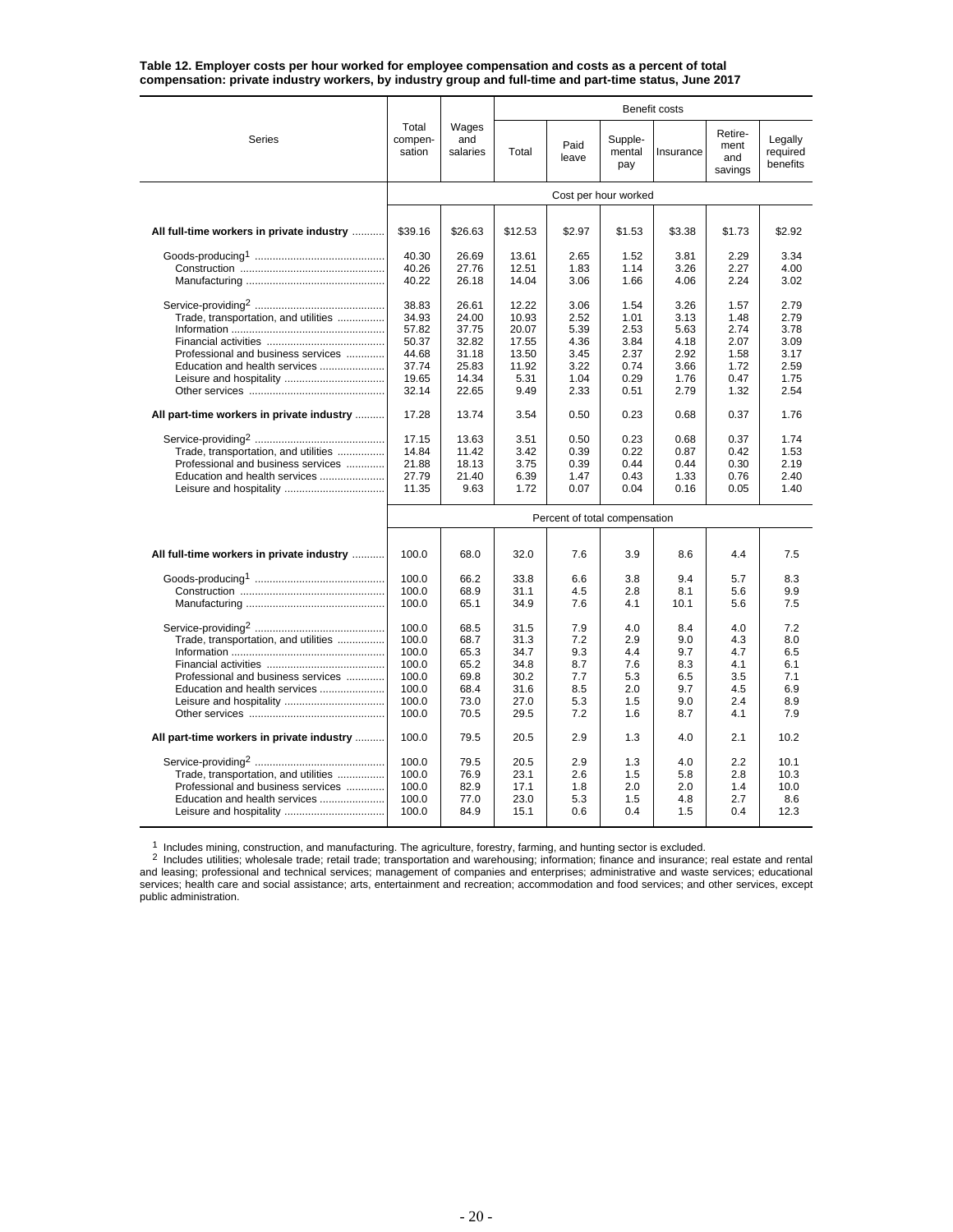**Table 13. Employer costs per hour worked for employee compensation and costs as a percent of total compensation: private industry workers, by major industry group and establishment employment size and bargaining unit status, June 2017**

|                                                          |                            |                          |               |                               |                          | <b>Benefit costs</b> |                                   |                                 |  |  |
|----------------------------------------------------------|----------------------------|--------------------------|---------------|-------------------------------|--------------------------|----------------------|-----------------------------------|---------------------------------|--|--|
| Series                                                   | Total<br>compen-<br>sation | Wages<br>and<br>salaries | Total         | Paid<br>leave                 | Supple-<br>mental<br>pay | Insurance            | Retire-<br>ment<br>and<br>savings | Legally<br>required<br>benefits |  |  |
|                                                          | Cost per hour worked       |                          |               |                               |                          |                      |                                   |                                 |  |  |
|                                                          |                            |                          |               |                               |                          |                      |                                   |                                 |  |  |
| All workers, goods-producing industries <sup>1</sup>     | \$39.70                    | \$26.40                  | \$13.30       | \$2.58                        | \$1.48                   | \$3.70               | \$2.22                            | \$3.33                          |  |  |
|                                                          | 33.46                      | 23.62                    | 9.84          | 1.69                          | 0.96                     | 2.65                 | 1.29                              | 3.25                            |  |  |
|                                                          | 32.44                      | 23.26                    | 9.18          | 1.56                          | 0.90                     | 2.33                 | 1.17                              | 3.24                            |  |  |
|                                                          | 36.27                      | 24.60                    | 11.67         | 2.07                          | 1.13                     | 3.56                 | 1.62                              | 3.29                            |  |  |
|                                                          | 44.99                      | 28.76                    | 16.22         | 3.32                          | 1.92                     | 4.58                 | 3.01                              | 3.39                            |  |  |
|                                                          | 39.29                      | 25.71                    | 13.58         | 2.63                          | 1.44                     | 4.13                 | 2.12                              | 3.25                            |  |  |
|                                                          | 53.72                      | 33.44                    | 20.28         | 4.38                          | 2.66                     | 5.26                 | 4.37                              | 3.60                            |  |  |
|                                                          | 49.66                      | 28.79                    | 20.87         | 2.59                          | 1.86                     | 7.04                 | 5.14                              | 4.25                            |  |  |
|                                                          | 37.82                      | 25.95                    | 11.87         | 2.57                          | 1.41                     | 3.07                 | 1.67                              | 3.15                            |  |  |
| All workers, service-providing industries <sup>2</sup> . | 31.94                      | 22.48                    | 9.45          | 2.25                          | 1.12                     | 2.44                 | 1.19                              | 2.46                            |  |  |
|                                                          |                            |                          |               |                               |                          |                      |                                   |                                 |  |  |
|                                                          | 27.49                      | 20.00                    | 7.49          | 1.65                          | 1.06                     | 1.78                 | 0.77                              | 2.24                            |  |  |
|                                                          | 26.64                      | 19.64                    | 6.99          | 1.54                          | 0.98                     | 1.64                 | 0.61                              | 2.22                            |  |  |
|                                                          | 30.00                      | 21.05                    | 8.95          | 1.96                          | 1.29                     | 2.18                 | 1.25                              | 2.27                            |  |  |
|                                                          | 37.70                      | 25.70                    | 11.99         | 3.02                          | 1.20                     | 3.30                 | 1.73                              | 2.75                            |  |  |
|                                                          | 31.16                      | 21.95                    | 9.21          | 2.26                          | 0.83                     | 2.53                 | 1.17                              | 2.42                            |  |  |
|                                                          | 47.51                      | 31.33                    | 16.17         | 4.15                          | 1.75                     | 4.46                 | 2.58                              | 3.24                            |  |  |
|                                                          | 49.12<br>30.51             | 29.82<br>21.88           | 19.29<br>8.64 | 3.91<br>2.11                  | 1.25<br>1.11             | 6.27<br>2.13         | 4.28<br>0.93                      | 3.57<br>2.37                    |  |  |
|                                                          |                            |                          |               | Percent of total compensation |                          |                      |                                   |                                 |  |  |
|                                                          |                            |                          |               |                               |                          |                      |                                   |                                 |  |  |
| All workers, goods-producing industries <sup>1</sup>     | 100.0                      | 66.5                     | 33.5          | 6.5                           | 3.7                      | 9.3                  | 5.6                               | 8.4                             |  |  |
|                                                          | 100.0                      | 70.6                     | 29.4          | 5.1                           | 2.9                      | 7.9                  | 3.8                               | 9.7                             |  |  |
|                                                          | 100.0                      | 71.7                     | 28.3          | 4.8                           | 2.8                      | 7.2                  | 3.6                               | 10.0                            |  |  |
|                                                          | 100.0                      | 67.8                     | 32.2          | 5.7                           | 3.1                      | 9.8                  | 4.5                               | 9.1                             |  |  |
|                                                          | 100.0                      | 63.9                     | 36.1          | 7.4                           | 4.3                      | 10.2                 | 6.7                               | 7.5                             |  |  |
|                                                          | 100.0                      | 65.4                     | 34.6          | 6.7                           | 3.7                      | 10.5                 | 5.4                               | 8.3                             |  |  |
|                                                          | 100.0                      | 62.3                     | 37.7          | 8.2                           | 4.9                      | 9.8                  | 8.1                               | 6.7                             |  |  |
|                                                          | 100.0                      | 58.0                     | 42.0          | 5.2                           | 3.7                      | 14.2                 | 10.3                              | 8.6                             |  |  |
|                                                          | 100.0                      | 68.6                     | 31.4          | 6.8                           | 3.7                      | 8.1                  | 4.4                               | 8.3                             |  |  |
| All workers, service-providing industries <sup>2</sup> . | 100.0                      | 70.4                     | 29.6          | 7.0                           | 3.5                      | 7.6                  | 3.7                               | 7.7                             |  |  |
|                                                          | 100.0                      | 72.8                     | 27.2          | 6.0                           | 3.8                      | 6.5                  | 2.8                               | 8.1                             |  |  |
|                                                          | 100.0                      | 73.7                     | 26.3          | 5.8                           | 3.7                      | 6.2                  | 2.3                               | 8.3                             |  |  |
|                                                          | 100.0                      | 70.2                     | 29.8          | 6.5                           | 4.3                      | 7.3                  | 4.2                               | 7.6                             |  |  |
|                                                          | 100.0                      | 68.2                     | 31.8          | 8.0                           | 3.2                      | 8.8                  | 4.6                               | 7.3                             |  |  |
|                                                          | 100.0                      | 70.4                     | 29.6          | 7.3                           | 2.7                      | 8.1                  | 3.7                               | 7.8                             |  |  |
|                                                          | 100.0                      | 66.0                     | 34.0          | 8.7                           | 3.7                      | 9.4                  | 5.4                               | 6.8                             |  |  |
|                                                          |                            |                          |               |                               |                          |                      |                                   |                                 |  |  |
|                                                          | 100.0<br>100.0             | 60.7<br>71.7             | 39.3<br>28.3  | 8.0<br>6.9                    | 2.5<br>3.6               | 12.8<br>7.0          | 8.7<br>3.0                        | 7.3<br>7.8                      |  |  |
|                                                          |                            |                          |               |                               |                          |                      |                                   |                                 |  |  |

1 Includes mining, construction, and manufacturing. The agriculture, forestry, farming, and hunting sector is excluded.<br>2 Includes utilities; wholesale trade; retail trade; transportation and warehousing; information; fina and leasing; professional and technical services; management of companies and enterprises; administrative and waste services; educational services; health care and social assistance; arts, entertainment and recreation; accommodation and food services; and other services, except public administration.